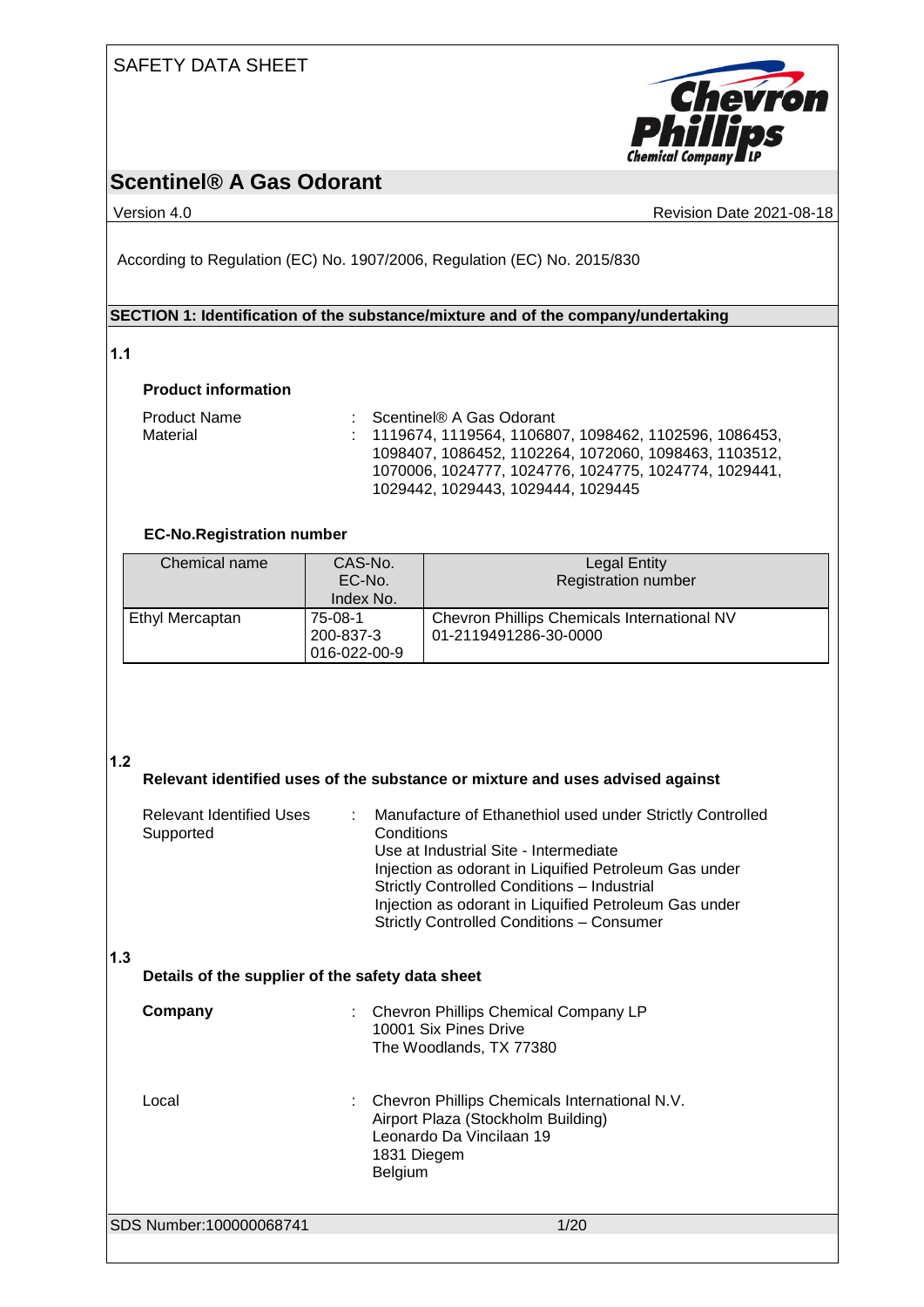SAFETY DATA SHEET

# **Scentinel® A Gas Odorant**

Version 4.0 **Version 4.0 Version 4.0 Revision Date 2021-08-18** 

|     | SDS Requests: (800) 852-5530<br>Responsible Party: Product Safety Group<br>Email:sds@cpchem.com                                                                                                                                                                                                                                                                                                                                                                                                                                                                                                                                                                                                                                                                                                           |
|-----|-----------------------------------------------------------------------------------------------------------------------------------------------------------------------------------------------------------------------------------------------------------------------------------------------------------------------------------------------------------------------------------------------------------------------------------------------------------------------------------------------------------------------------------------------------------------------------------------------------------------------------------------------------------------------------------------------------------------------------------------------------------------------------------------------------------|
| 1.4 | <b>Emergency telephone:</b>                                                                                                                                                                                                                                                                                                                                                                                                                                                                                                                                                                                                                                                                                                                                                                               |
|     | Health:<br>866.442.9628 (North America)<br>1.832.813.4984 (International)<br>Transport:<br>CHEMTREC 800.424.9300 or 703.527.3887(int'l)<br>Asia: CHEMWATCH (+612 9186 1132) China: 0532 8388 9090<br>EUROPE: BIG +32.14.584545 (phone) or +32.14583516 (telefax)<br>Mexico CHEMTREC 01-800-681-9531 (24 hours)<br>South America SOS-Cotec Inside Brazil: 0800.111.767 Outside Brazil: +55.19.3467.1600<br>Argentina: +(54)-1159839431                                                                                                                                                                                                                                                                                                                                                                     |
|     | Responsible Department<br>: Product Safety and Toxicology Group<br>E-mail address<br>SDS@CPChem.com<br>www.CPChem.com<br>Website                                                                                                                                                                                                                                                                                                                                                                                                                                                                                                                                                                                                                                                                          |
|     | <b>ODOR-FADE WARNING</b>                                                                                                                                                                                                                                                                                                                                                                                                                                                                                                                                                                                                                                                                                                                                                                                  |
|     | A GAS LEAK CAN CAUSE A FIRE OR EXPLOSION RESULTING IN SERIOUS INJURY OR<br>DEATH.                                                                                                                                                                                                                                                                                                                                                                                                                                                                                                                                                                                                                                                                                                                         |
|     | Be aware that the stenching chemical added to gas to make it detectable may not warn of a gas leak<br>or the presence of propane or natural gas to all persons in every instance.                                                                                                                                                                                                                                                                                                                                                                                                                                                                                                                                                                                                                         |
|     | Instances where the odorant in an odorized gas may be undetectable include:                                                                                                                                                                                                                                                                                                                                                                                                                                                                                                                                                                                                                                                                                                                               |
|     | • Odor intensity may fade or be eliminated for a variety of chemical and physical causes, including<br>the oxidation of rusting pipes, adsorption into or sticking onto the interior of pipes or appliances, or<br>absorption into liquids.<br>• Contact with soil in underground leaks may de-odorize or remove odorant from the gas.<br>• Some people have a diminished ability, or inability to smell the stench. Factors that negatively<br>affect a person's sense of smell include age, gender, medical conditions, and alcohol/tobacco usage.<br>• The stench of odorized gas may not awaken sleeping persons.<br>• Other odors may mask or hide the stench.<br>• Exposure to the odor for even a short period of time, may cause nasal fatigue, where a person can<br>no longer smell the stench. |
|     | Gas detectors listed by the Underwriters Laboratories (UL) can be used as an extra measure of<br>safety for detecting gas leaks, especially under conditions where the odorant alone may not provide<br>an adequate warning. Gas detectors emit a loud, shrill sound when gas is present and do not<br>depend on sense of smell. Because the odor intensity can fade or people may have problems with<br>their sense of smell, we recommend installing, per manufacturer's instructions, one or more<br>combustible gas detectors, in suitable locations to ensure adequate coverage to detect gas leaks.                                                                                                                                                                                                 |
|     | Educate yourself, your employees, and your customers with the content of this warning and other<br>important facts associated with the so-called "odor-fade phenomenon."                                                                                                                                                                                                                                                                                                                                                                                                                                                                                                                                                                                                                                  |
|     | <b>SECTION 2: Hazards identification</b>                                                                                                                                                                                                                                                                                                                                                                                                                                                                                                                                                                                                                                                                                                                                                                  |
|     |                                                                                                                                                                                                                                                                                                                                                                                                                                                                                                                                                                                                                                                                                                                                                                                                           |
| 2.1 |                                                                                                                                                                                                                                                                                                                                                                                                                                                                                                                                                                                                                                                                                                                                                                                                           |
|     | SDS Number:100000068741<br>2/20                                                                                                                                                                                                                                                                                                                                                                                                                                                                                                                                                                                                                                                                                                                                                                           |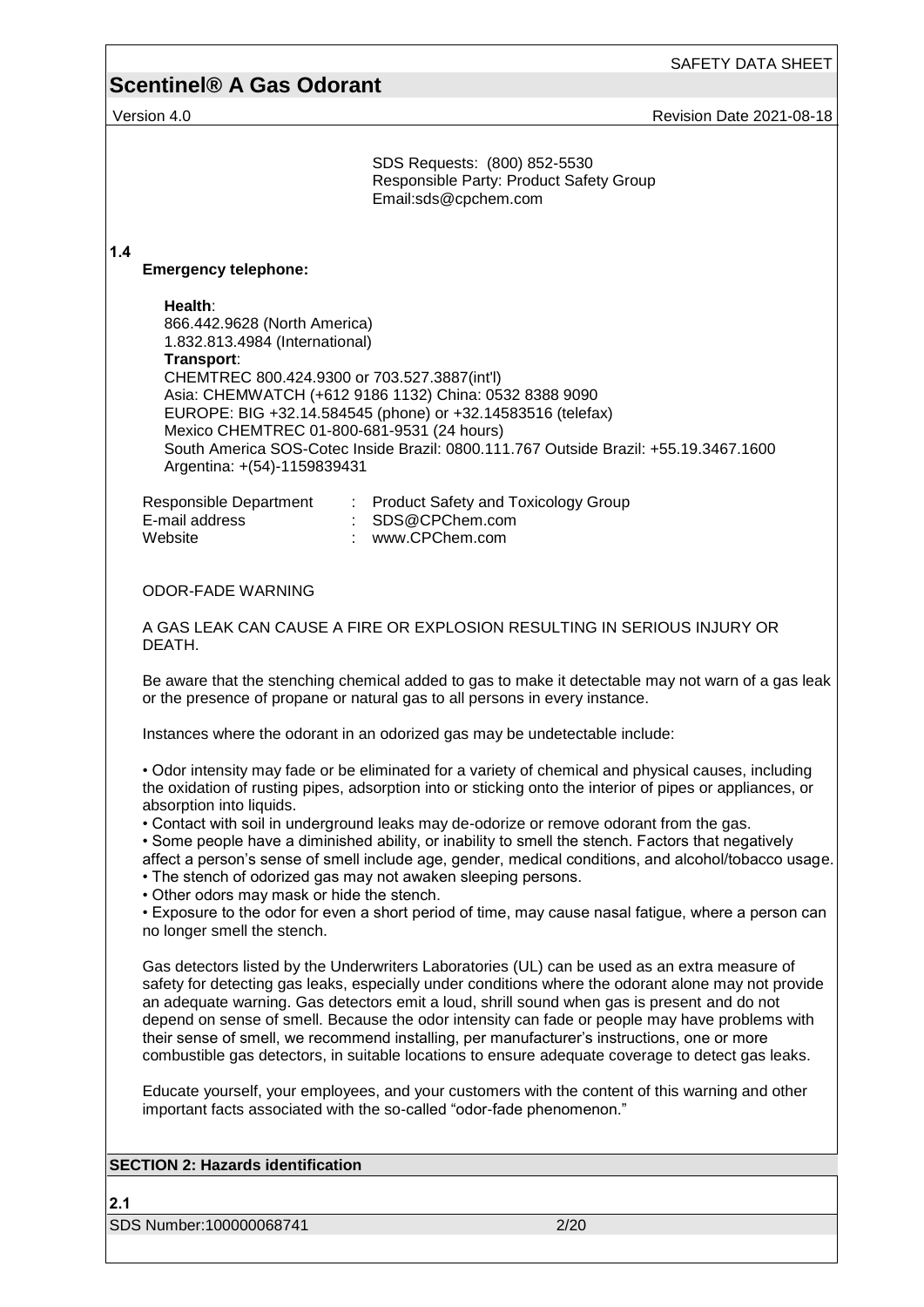Version 4.0 Revision Date 2021-08-18

### **Classification of the substance or mixture REGULATION (EC) No 1272/2008**

Flammable liquids, Category 1 H224:

Acute toxicity, Category 4

Acute toxicity, Category 4

Serious eye damage, Category 1

Skin sensitization, Category 1

Short-term (acute) aquatic hazard, Category 1 Long-term (chronic) aquatic hazard, Category 1

Extremely flammable liquid and vapor. Harmful if swallowed.<br>H332: Harmful if inhaled.<br>H318: Causes serious eye damage. May cause an allergic skin reaction. H400: Very toxic to aquatic life. H410: Very toxic to aquatic life with long lasting effects.

## **2.2**

## **Labeling (REGULATION (EC) No 1272/2008)**

| Hazard pictograms                                                   |                                                         |                                                                                                                                                                                                                |
|---------------------------------------------------------------------|---------------------------------------------------------|----------------------------------------------------------------------------------------------------------------------------------------------------------------------------------------------------------------|
| <b>Signal Word</b>                                                  | Danger                                                  |                                                                                                                                                                                                                |
| <b>Hazard Statements</b>                                            | H <sub>224</sub><br>H302 + H332<br>H317<br>H318<br>H410 | Extremely flammable liquid and vapor.<br>Harmful if swallowed or if inhaled.<br>May cause an allergic skin reaction.<br>Causes serious eye damage.<br>Very toxic to aquatic life with long lasting<br>effects. |
| <b>Precautionary Statements</b>                                     | <b>Prevention:</b><br>P210                              | Keep away from heat, hot surfaces, sparks,<br>open flames and other ignition sources. No                                                                                                                       |
|                                                                     | P233<br>P273<br>P280                                    | smoking.<br>Keep container tightly closed.<br>Avoid release to the environment.<br>Wear protective gloves/ protective clothing/<br>eye protection/ face protection/ hearing<br>protection.                     |
|                                                                     | <b>Response:</b><br>P305 + P351 + P338 + P310           | IF IN EYES: Rinse cautiously<br>with water for several minutes. Remove<br>contact lenses, if present and easy to do.<br>Continue rinsing. Immediately call a<br>POISON CENTER/ doctor.                         |
|                                                                     | P370 + P378<br>P391                                     | In case of fire: Use dry sand, dry chemical<br>or alcohol-resistant foam to extinguish.<br>Collect spillage.                                                                                                   |
|                                                                     | Storage:<br>P403 + P235                                 | Store in a well-ventilated place. Keep cool.                                                                                                                                                                   |
| Hazardous ingredients which must be listed on the label:<br>75-08-1 | Ethyl Mercaptan                                         |                                                                                                                                                                                                                |

SDS Number:100000068741 3/20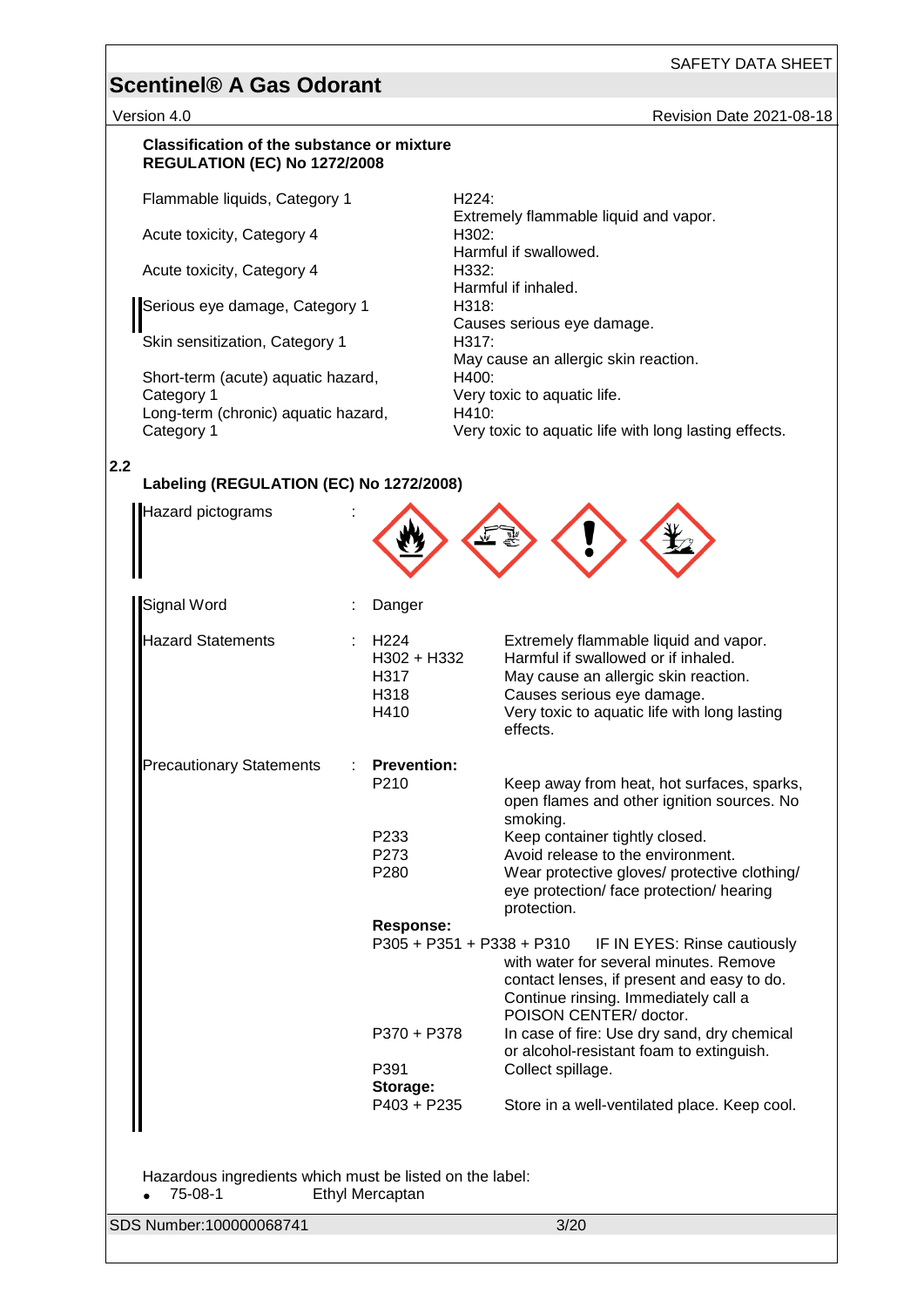Version 4.0 **Version 4.0 Revision Date 2021-08-18** 

SAFETY DATA SHEET

## **SECTION 3: Composition/information on ingredients**

## **3.1 - 3.2**

## **Substance or Mixture**

Synonyms : ETSH Ethanethiol Ethyl Mercaptan

Molecular formula : C2H6S

### **Hazardous ingredients**

| Chemical name   | CAS-No.                       | Classification          | Concentration |
|-----------------|-------------------------------|-------------------------|---------------|
|                 | (REGULATION (EC) No<br>EC-No. |                         | $[wt\%]$      |
|                 | Index No.                     | 1272/2008)              |               |
| Ethyl Mercaptan | 75-08-1                       | Flam. Liq. 1; H224      | 99            |
|                 | 200-837-3                     | Flam. Liq. 2; H225      |               |
|                 | $016 - 022 - 00 - 9$          | Acute Tox. 4; H302      |               |
|                 |                               | Acute Tox. 4; H332      |               |
|                 |                               | Eye Dam. 1; H318        |               |
|                 |                               | Skin Sens. 1B; H317     |               |
|                 |                               | Aquatic Acute 1; H400   |               |
|                 |                               | Aquatic Chronic 1; H410 |               |
|                 |                               |                         |               |

For the full text of the H-Statements mentioned in this Section, see Section 16.

## **SECTION 4: First aid measures**

### **4.1**

| <b>Description of first-aid measures</b> |                                                                                                                                                                                                                                                                                                                                                                                               |  |
|------------------------------------------|-----------------------------------------------------------------------------------------------------------------------------------------------------------------------------------------------------------------------------------------------------------------------------------------------------------------------------------------------------------------------------------------------|--|
| General advice                           | Move out of dangerous area. Consult a physician. Show this<br>material safety data sheet to the doctor in attendance. Material<br>may produce a serious, potentially fatal pneumonia if<br>swallowed or vomited.                                                                                                                                                                              |  |
| If inhaled<br>$\mathbb{R}^{\mathbb{Z}}$  | If unconscious, place in recovery position and seek medical<br>advice. If symptoms persist, call a physician.                                                                                                                                                                                                                                                                                 |  |
| In case of skin contact                  | If on skin, rinse well with water. If on clothes, remove clothes.                                                                                                                                                                                                                                                                                                                             |  |
| In case of eye contact                   | Small amounts splashed into eyes can cause irreversible<br>tissue damage and blindness. In the case of contact with eyes,<br>rinse immediately with plenty of water and seek medical<br>advice. Continue rinsing eyes during transport to hospital.<br>Remove contact lenses. Protect unharmed eye. Keep eye<br>wide open while rinsing. If eye irritation persists, consult a<br>specialist. |  |
| If swallowed                             | Keep respiratory tract clear. Never give anything by mouth to<br>an unconscious person. If symptoms persist, call a physician.<br>Take victim immediately to hospital.                                                                                                                                                                                                                        |  |
| SDS Number:100000068741                  | 4/20                                                                                                                                                                                                                                                                                                                                                                                          |  |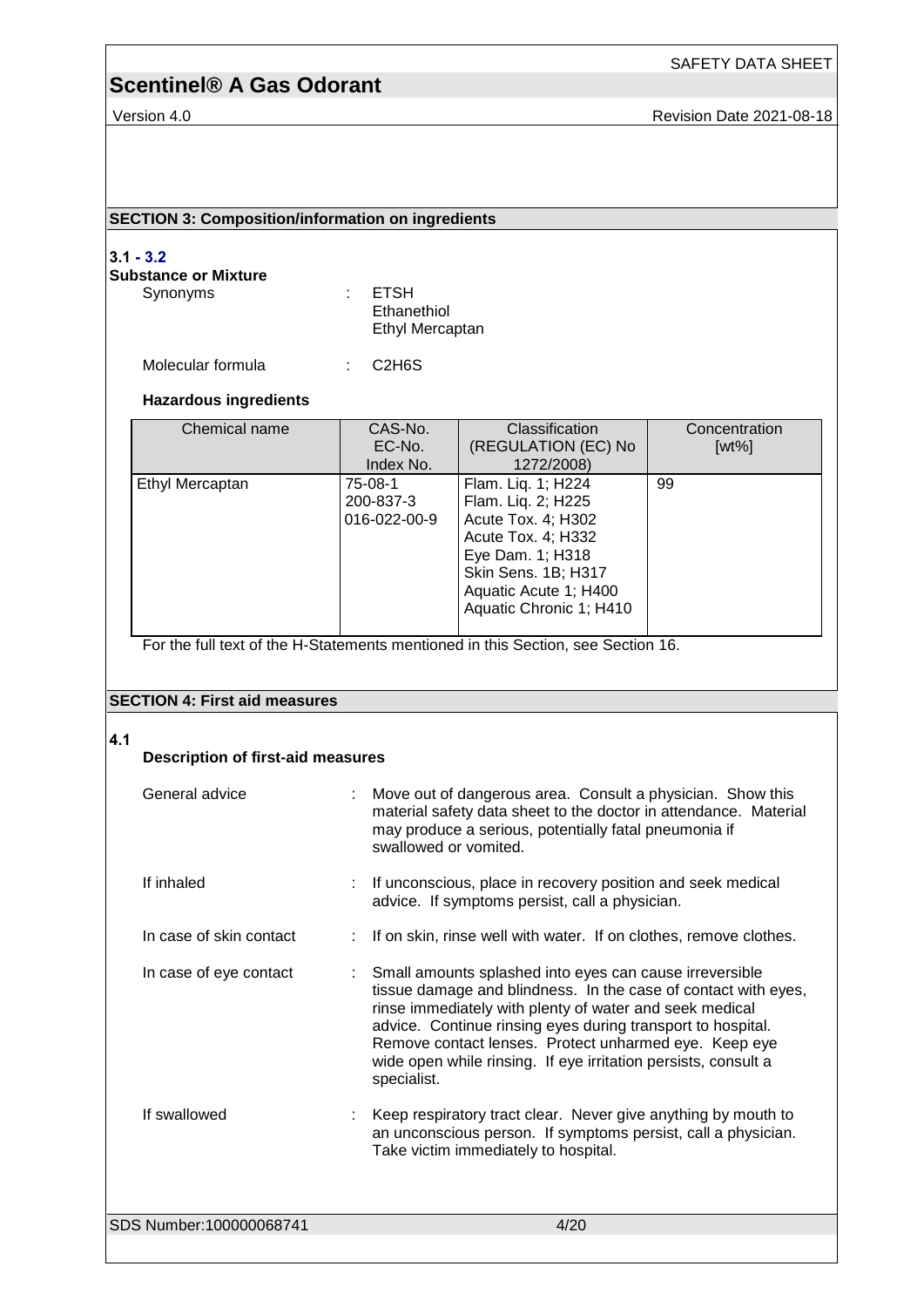Version 4.0 Revision Date 2021-08-18

|     | <b>SECTION 5: Firefighting measures</b>                                             |    |                                                                                                                                                                                                                                                                                                                                                                                        |
|-----|-------------------------------------------------------------------------------------|----|----------------------------------------------------------------------------------------------------------------------------------------------------------------------------------------------------------------------------------------------------------------------------------------------------------------------------------------------------------------------------------------|
|     | Flash point                                                                         |    | : $-48^{\circ}$ C ( $-54^{\circ}$ F)<br>Method: ASTM D 93                                                                                                                                                                                                                                                                                                                              |
|     | Autoignition temperature                                                            | ÷. | 295°C (563°F)                                                                                                                                                                                                                                                                                                                                                                          |
| 5.1 | <b>Extinguishing media</b>                                                          |    |                                                                                                                                                                                                                                                                                                                                                                                        |
|     | Suitable extinguishing<br>media                                                     |    | : Alcohol-resistant foam. Carbon dioxide (CO2). Dry chemical.                                                                                                                                                                                                                                                                                                                          |
|     | Unsuitable extinguishing<br>media                                                   |    | : High volume water jet.                                                                                                                                                                                                                                                                                                                                                               |
| 5.2 | Special hazards arising from the substance or mixture<br>fighting                   |    | Specific hazards during fire : Do not allow run-off from fire fighting to enter drains or water<br>courses.                                                                                                                                                                                                                                                                            |
| 5.3 |                                                                                     |    |                                                                                                                                                                                                                                                                                                                                                                                        |
|     | <b>Advice for firefighters</b><br>Special protective<br>equipment for fire-fighters |    | : Wear self-contained breathing apparatus for firefighting if<br>necessary.                                                                                                                                                                                                                                                                                                            |
|     | Further information                                                                 |    | Collect contaminated fire extinguishing water separately. This<br>must not be discharged into drains. Fire residues and<br>contaminated fire extinguishing water must be disposed of in<br>accordance with local regulations. For safety reasons in case<br>of fire, cans should be stored separately in closed<br>containments. Use a water spray to cool fully closed<br>containers. |
|     | Fire and explosion<br>protection                                                    |    | Do not spray on a naked flame or any incandescent material.<br>Take necessary action to avoid static electricity discharge<br>(which might cause ignition of organic vapors). Use only<br>explosion-proof equipment. Keep away from open flames, hot<br>surfaces and sources of ignition.                                                                                              |
|     | Hazardous decomposition<br>products                                                 |    | Carbon oxides. Sulfur oxides.                                                                                                                                                                                                                                                                                                                                                          |
|     | <b>SECTION 6: Accidental release measures</b>                                       |    |                                                                                                                                                                                                                                                                                                                                                                                        |
|     |                                                                                     |    |                                                                                                                                                                                                                                                                                                                                                                                        |
| 6.1 |                                                                                     |    | Personal precautions, protective equipment and emergency procedures                                                                                                                                                                                                                                                                                                                    |
| 6.2 | Personal precautions                                                                |    | Use personal protective equipment. Ensure adequate<br>ventilation. Remove all sources of ignition. Evacuate<br>personnel to safe areas. Beware of vapors accumulating to<br>form explosive concentrations. Vapors can accumulate in low<br>areas.                                                                                                                                      |
|     | <b>Environmental precautions</b>                                                    |    |                                                                                                                                                                                                                                                                                                                                                                                        |
|     | Environmental precautions                                                           |    | Prevent product from entering drains. Prevent further leakage<br>or spillage if safe to do so. If the product contaminates rivers<br>and lakes or drains inform respective authorities.                                                                                                                                                                                                |
|     | SDS Number:100000068741                                                             |    | 5/20                                                                                                                                                                                                                                                                                                                                                                                   |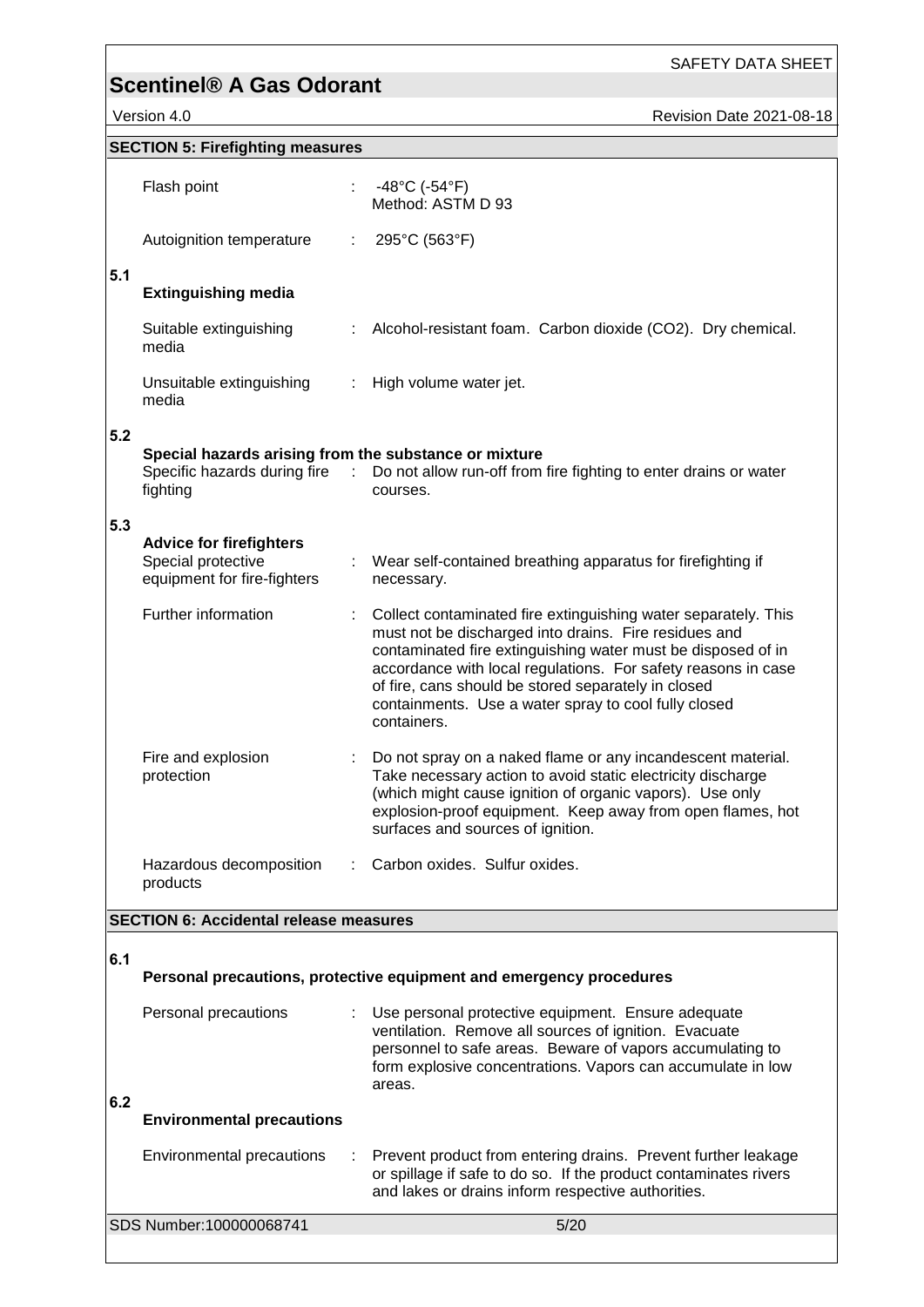|     | SAFETY DATA SHEET                                                                     |                                                                                                                                                                                                                                                                                                                                                                                                                                                                                                                                                                                                                                                                                                                                                                                                                         |  |  |  |
|-----|---------------------------------------------------------------------------------------|-------------------------------------------------------------------------------------------------------------------------------------------------------------------------------------------------------------------------------------------------------------------------------------------------------------------------------------------------------------------------------------------------------------------------------------------------------------------------------------------------------------------------------------------------------------------------------------------------------------------------------------------------------------------------------------------------------------------------------------------------------------------------------------------------------------------------|--|--|--|
|     | <b>Scentinel® A Gas Odorant</b>                                                       |                                                                                                                                                                                                                                                                                                                                                                                                                                                                                                                                                                                                                                                                                                                                                                                                                         |  |  |  |
|     | Version 4.0                                                                           | <b>Revision Date 2021-08-18</b>                                                                                                                                                                                                                                                                                                                                                                                                                                                                                                                                                                                                                                                                                                                                                                                         |  |  |  |
| 6.3 | Methods and materials for containment and cleaning up<br>÷<br>Methods for cleaning up | Contain spillage, and then collect with non-combustible<br>absorbent material, (e.g. sand, earth, diatomaceous earth,<br>vermiculite) and place in container for disposal according to<br>local / national regulations (see section 13).                                                                                                                                                                                                                                                                                                                                                                                                                                                                                                                                                                                |  |  |  |
| 6.4 | <b>Reference to other sections</b>                                                    |                                                                                                                                                                                                                                                                                                                                                                                                                                                                                                                                                                                                                                                                                                                                                                                                                         |  |  |  |
|     | Reference to other sections<br>÷                                                      | For personal protection see section 8. For disposal<br>considerations see section 13.                                                                                                                                                                                                                                                                                                                                                                                                                                                                                                                                                                                                                                                                                                                                   |  |  |  |
|     | <b>SECTION 7: Handling and storage</b>                                                |                                                                                                                                                                                                                                                                                                                                                                                                                                                                                                                                                                                                                                                                                                                                                                                                                         |  |  |  |
| 7.1 | <b>Precautions for safe handling</b><br><b>Handling</b>                               |                                                                                                                                                                                                                                                                                                                                                                                                                                                                                                                                                                                                                                                                                                                                                                                                                         |  |  |  |
|     | Advice on safe handling                                                               | Avoid formation of aerosol. Do not breathe vapors/dust. Avoid<br>exposure - obtain special instructions before use. Avoid<br>contact with skin and eyes. For personal protection see<br>section 8. Smoking, eating and drinking should be prohibited<br>in the application area. Take precautionary measures against<br>static discharges. Provide sufficient air exchange and/or<br>exhaust in work rooms. Open drum carefully as content may<br>be under pressure. To avoid spills during handling keep bottle<br>on a metal tray. Dispose of rinse water in accordance with<br>local and national regulations. Persons susceptible to skin<br>sensitization problems or asthma, allergies, chronic or<br>recurrent respiratory disease should not be employed in any<br>process in which this mixture is being used. |  |  |  |
|     | Advice on protection<br>against fire and explosion                                    | Do not spray on a naked flame or any incandescent material.<br>Take necessary action to avoid static electricity discharge<br>(which might cause ignition of organic vapors). Use only<br>explosion-proof equipment. Keep away from open flames, hot<br>surfaces and sources of ignition.                                                                                                                                                                                                                                                                                                                                                                                                                                                                                                                               |  |  |  |
| 7.2 | Conditions for safe storage, including any incompatibilities                          |                                                                                                                                                                                                                                                                                                                                                                                                                                                                                                                                                                                                                                                                                                                                                                                                                         |  |  |  |
|     | <b>Storage</b>                                                                        |                                                                                                                                                                                                                                                                                                                                                                                                                                                                                                                                                                                                                                                                                                                                                                                                                         |  |  |  |
|     | Requirements for storage<br>areas and containers                                      | No smoking. Keep container tightly closed in a dry and well-<br>ventilated place. Containers which are opened must be<br>carefully resealed and kept upright to prevent leakage.<br>Observe label precautions. Electrical installations / working<br>materials must comply with the technological safety standards.                                                                                                                                                                                                                                                                                                                                                                                                                                                                                                     |  |  |  |
|     | <b>SECTION 8: Exposure controls/personal protection</b>                               |                                                                                                                                                                                                                                                                                                                                                                                                                                                                                                                                                                                                                                                                                                                                                                                                                         |  |  |  |
| 8.1 | <b>Control parameters</b><br>Ingredients with workplace control parameters            |                                                                                                                                                                                                                                                                                                                                                                                                                                                                                                                                                                                                                                                                                                                                                                                                                         |  |  |  |
|     | SDS Number:100000068741                                                               | 6/20                                                                                                                                                                                                                                                                                                                                                                                                                                                                                                                                                                                                                                                                                                                                                                                                                    |  |  |  |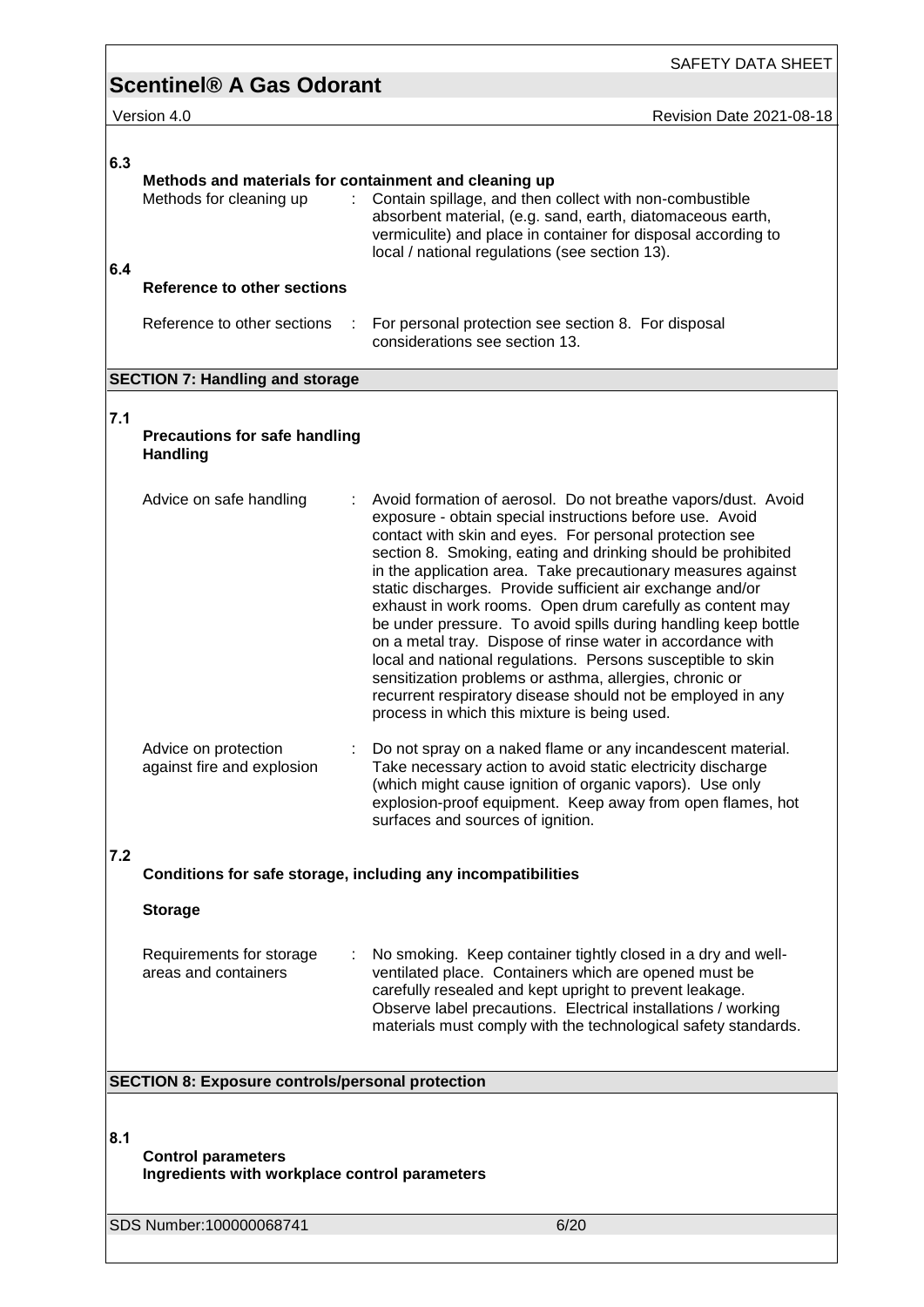SAFETY DATA SHEET

## Version 4.0 **Version 4.0 Revision Date 2021-08-18**

| SΚ                                                                                                                |                    |                                   |                                        |            |
|-------------------------------------------------------------------------------------------------------------------|--------------------|-----------------------------------|----------------------------------------|------------|
| Zložky                                                                                                            | Podstata           | Hodnota                           | Kontrolné parametre                    | Poznámka   |
| Ethyl Mercaptan                                                                                                   | SK OEL<br>SK OEL   | NPEL priemerný<br>NPEL krátkodobý | 0,5 ppm, 1,3 mg/m3<br>1 ppm, 2,6 mg/m3 |            |
|                                                                                                                   |                    |                                   |                                        |            |
| SI                                                                                                                |                    |                                   |                                        |            |
| Sestavine                                                                                                         | Osnova             | Vrednost                          | Parametri nadzora                      | Pripomba   |
| Ethyl Mercaptan                                                                                                   | SI OEL             | MV                                | 0,5 ppm, 1,3 mg/m3                     |            |
|                                                                                                                   | SI OEL             | <b>KTV</b>                        | 1 ppm, 2,6 mg/m3                       |            |
| RO                                                                                                                |                    |                                   |                                        |            |
| Componente                                                                                                        | Sursă              | Valoare                           | Parametri de control                   | Notă       |
| <b>Ethyl Mercaptan</b>                                                                                            | RO OEL             | <b>STEL</b>                       | 1 $mq/m3$                              |            |
|                                                                                                                   |                    |                                   |                                        |            |
| PΤ                                                                                                                |                    |                                   |                                        |            |
| Componentes                                                                                                       | <b>Bases</b>       | Valor                             | Parâmetros de<br>controlo              | Nota       |
| Ethyl Mercaptan                                                                                                   | PT OEL             | VLE-MP                            | $0,5$ ppm,                             |            |
|                                                                                                                   |                    |                                   |                                        |            |
| PL                                                                                                                |                    |                                   |                                        |            |
| Składniki                                                                                                         | Podstawa           | Wartość                           | Parametry dotyczące                    | Uwaga      |
|                                                                                                                   |                    |                                   | kontroli                               |            |
| Ethyl Mercaptan                                                                                                   | PL NDS             | <b>NDS</b>                        | 1 $mg/m3$                              |            |
|                                                                                                                   | PL NDS             | <b>NDSch</b>                      | $2$ mg/m $3$                           |            |
| <b>NO</b>                                                                                                         |                    |                                   |                                        |            |
| Komponenter                                                                                                       | Grunnlag           | Verdi                             | Kontrollparametrer                     | Nota       |
| Ethyl Mercaptan                                                                                                   | FOR-2011-12-06-    | GV                                | 0,5 ppm, 1 mg/m3                       |            |
|                                                                                                                   | 1358               |                                   |                                        |            |
| ΜK                                                                                                                |                    |                                   |                                        |            |
| Съставки                                                                                                          | Основа             | Стойност                          | Параметри на                           | Бележка    |
|                                                                                                                   |                    |                                   | контрол                                |            |
| Ethyl Mercaptan                                                                                                   | MK OEL             | MV                                | 0,5 ppm, 1,3 mg/m3                     |            |
| LV                                                                                                                |                    |                                   |                                        |            |
| Sastāvdaļas                                                                                                       | <b>Bāze</b>        | Vērtība                           | Pārvaldības parametri                  | Piezīme    |
| Ethyl Mercaptan                                                                                                   | LV OEL             | AER 8 st                          | 1 $mg/m3$                              |            |
|                                                                                                                   |                    |                                   |                                        |            |
| LΤ                                                                                                                |                    |                                   |                                        |            |
| Komponentai                                                                                                       | Šaltinis           | Vertė                             | Kontrolės parametrai                   | Pastaba    |
| Ethyl Mercaptan                                                                                                   | LT OEL             | <b>IPRD</b>                       | $1$ mg/m $3$                           | O.         |
| O patekimas per nepažeistą odą                                                                                    |                    |                                   |                                        |            |
| IS                                                                                                                |                    |                                   |                                        |            |
| Komponenter                                                                                                       | Grunnlag           | Verdi                             | Kontrollparametrer                     | Nota       |
| Ethyl Mercaptan                                                                                                   | IS OEL             | <b>TWA</b>                        | 0,5 ppm, 1 mg/m3                       |            |
|                                                                                                                   |                    |                                   |                                        |            |
| IΕ<br>Components                                                                                                  |                    |                                   |                                        |            |
| Ethyl Mercaptan                                                                                                   | <b>Basis</b>       | Value<br>OELV - 8 hrs (TWA)       | Control parameters                     | Note       |
|                                                                                                                   | IE OEL             |                                   | $0,5$ ppm,                             |            |
| HU                                                                                                                |                    |                                   |                                        |            |
| Komponensek                                                                                                       | Bázis              | Érték                             | Ellenőrzési                            | Megjegyzés |
|                                                                                                                   |                    |                                   | paraméterek                            |            |
| Ethyl Mercaptan                                                                                                   | HU OEL             | AK-érték                          | 1 $mg/m3$                              | N, i,      |
| Ingerlő anyag (izgatja a bőrt, nyálkahártyát, szemet vagy mindhármat)                                             | HU OEL             | CK-érték                          | $2 \text{ mg/m}$                       | N, i,      |
| N Irritáló anyagok, egyszerű fojtógázok, csekély egészségkárosító hatással bíró anyagok. Korrekció NEM szükséges. |                    |                                   |                                        |            |
|                                                                                                                   |                    |                                   |                                        |            |
| HR                                                                                                                |                    |                                   |                                        |            |
| Sastojci                                                                                                          | Temelj             | Vrijednost                        | Nadzorni parametri                     | Bilješka   |
| Ethyl Mercaptan                                                                                                   |                    |                                   |                                        |            |
|                                                                                                                   | HR OEL             | GVI                               | 0,5 ppm, 1,3 mg/m3                     |            |
|                                                                                                                   | HR OEL             | KGVI                              | 2 ppm, 5,2 mg/m3                       |            |
| GR                                                                                                                |                    |                                   |                                        |            |
| Συστατικά                                                                                                         | Βάση               | Τιμή                              | Παράμετροι ελέγχου                     | Σημείωση   |
| Ethyl Mercaptan                                                                                                   | <b>GR OEL</b>      | <b>TWA</b>                        | 10 ppm, 25 mg/m3                       |            |
|                                                                                                                   | <b>GROEL</b>       | <b>STEL</b>                       | 10 ppm, 25 mg/m3                       |            |
|                                                                                                                   |                    |                                   |                                        |            |
| GВ                                                                                                                |                    |                                   |                                        |            |
| Components                                                                                                        | <b>Basis</b>       | Value                             | Control parameters                     | Note       |
| Ethyl Mercaptan                                                                                                   | GB EH40<br>GB EH40 | <b>TWA</b><br><b>STEL</b>         | 0,5 ppm, 1,3 mg/m3<br>2 ppm, 5,2 mg/m3 |            |
|                                                                                                                   |                    |                                   |                                        |            |
|                                                                                                                   |                    |                                   |                                        |            |
|                                                                                                                   |                    |                                   |                                        |            |
| SDS Number:100000068741                                                                                           |                    |                                   | 7/20                                   |            |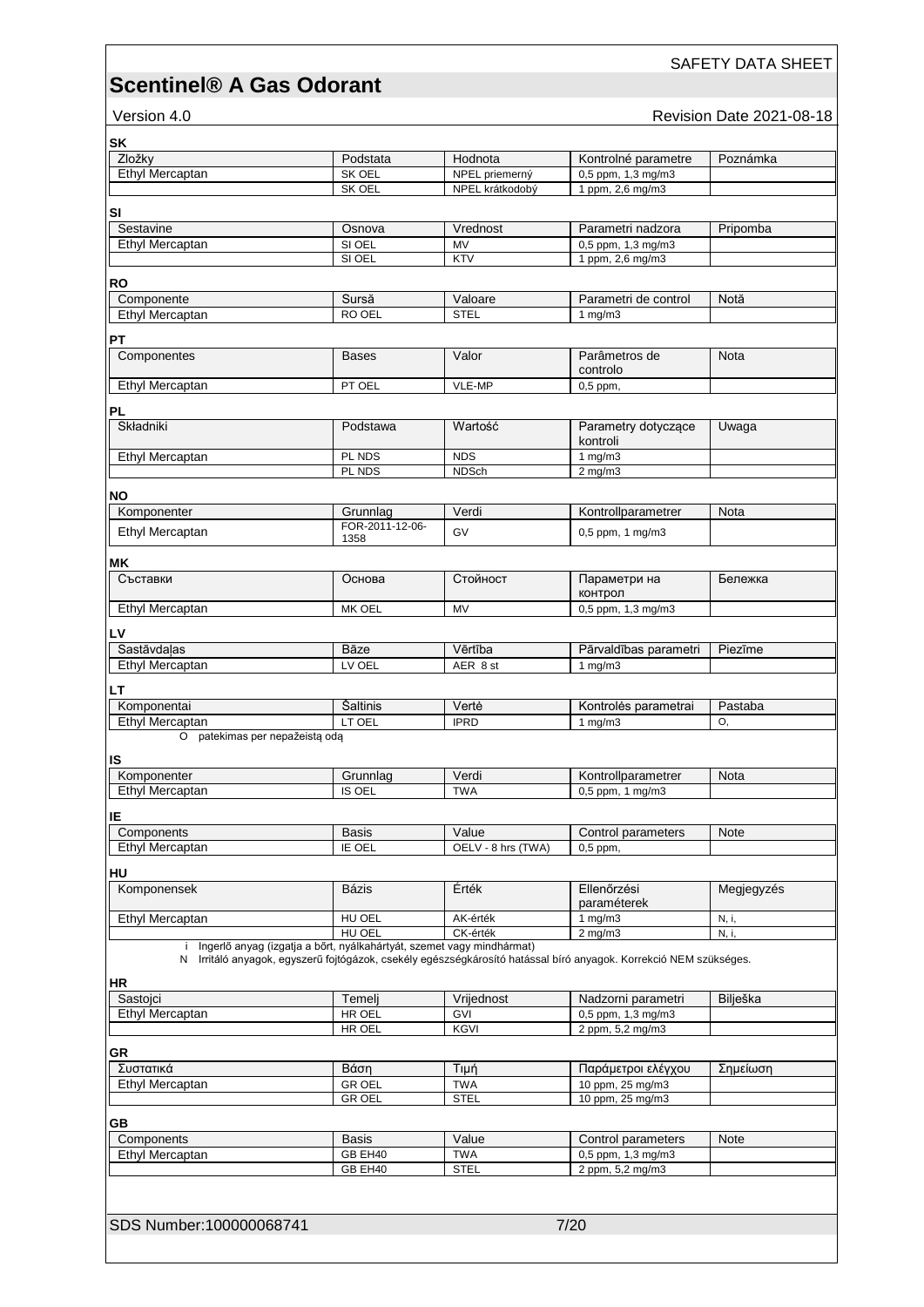SAFETY DATA SHEET

Version 4.0 **Version 4.0 Revision Date 2021-08-18** 

| <b>FR</b>                                                     |                                                                                                                                     |                                                                           |                                                             |                                        |  |
|---------------------------------------------------------------|-------------------------------------------------------------------------------------------------------------------------------------|---------------------------------------------------------------------------|-------------------------------------------------------------|----------------------------------------|--|
| Composants                                                    | Base                                                                                                                                | Valeur                                                                    | Paramètres de<br>contrôle                                   | <b>Note</b>                            |  |
| Ethyl Mercaptan                                               | FR VLE                                                                                                                              | <b>VME</b>                                                                | $0.5$ ppm, 1 mg/m $3$                                       | <b>Valeurs limites</b><br>indicatives. |  |
| Valeurs limites<br>Valeurs limites indicatives<br>indicatives |                                                                                                                                     |                                                                           |                                                             |                                        |  |
|                                                               |                                                                                                                                     |                                                                           |                                                             |                                        |  |
| FI<br>Aineosat                                                | Peruste                                                                                                                             | Arvo                                                                      | Valvontaa koskevat                                          | Huomautus                              |  |
|                                                               |                                                                                                                                     |                                                                           | muuttujat                                                   |                                        |  |
| Ethyl Mercaptan                                               | FI OEL                                                                                                                              | HTP-arvot 15 min                                                          | 0,5 ppm, 1,3 mg/m3                                          |                                        |  |
| ES                                                            |                                                                                                                                     |                                                                           |                                                             |                                        |  |
| Componentes<br>Ethyl Mercaptan                                | Base<br><b>ES VLA</b>                                                                                                               | Valor<br>VLA-ED                                                           | Parámetros de control<br>0,5 ppm, 1,3 mg/m3                 | Nota                                   |  |
|                                                               |                                                                                                                                     |                                                                           |                                                             |                                        |  |
| EE                                                            |                                                                                                                                     |                                                                           |                                                             |                                        |  |
| Komponendid, osad<br>Ethyl Mercaptan                          | Alused<br>EE OEL                                                                                                                    | Väärtus<br>Piirnorm                                                       | Kontrolliparameetrid<br>0,5 ppm, 1 mg/m3                    | Märkused<br>C.                         |  |
| Kantserogeensed ained<br>C.                                   |                                                                                                                                     |                                                                           |                                                             |                                        |  |
| DK                                                            |                                                                                                                                     |                                                                           |                                                             |                                        |  |
| Komponenter                                                   | <b>Basis</b>                                                                                                                        | Værdi                                                                     | Kontrolparametre                                            | <b>Note</b>                            |  |
| Ethyl Mercaptan                                               | DK OEL                                                                                                                              | GV                                                                        | 0,5 ppm, 1 mg/m3                                            |                                        |  |
| DE                                                            |                                                                                                                                     |                                                                           |                                                             |                                        |  |
| Inhaltsstoffe                                                 | Grundlage                                                                                                                           | Wert                                                                      | Zu überwachende<br>Parameter                                | Bemerkung                              |  |
| Ethyl Mercaptan                                               | DE TRGS 900                                                                                                                         | <b>AGW</b>                                                                | 0,5 ppm, 1,3 mg/m3                                          | Η,                                     |  |
| H Hautresorptiv                                               |                                                                                                                                     |                                                                           |                                                             |                                        |  |
| CН                                                            |                                                                                                                                     |                                                                           |                                                             |                                        |  |
| Inhaltsstoffe                                                 | Grundlage                                                                                                                           | Wert                                                                      | Zu überwachende<br>Parameter                                | Bemerkung                              |  |
| Ethyl Mercaptan                                               | CH SUVA                                                                                                                             | MAK-Wert                                                                  | 0,5 ppm, 1,3 mg/m3                                          |                                        |  |
|                                                               | CH SUVA                                                                                                                             | <b>KZGW</b>                                                               | 1 ppm, 2,6 mg/m3                                            |                                        |  |
| ΒG                                                            |                                                                                                                                     |                                                                           |                                                             |                                        |  |
| Съставки                                                      | Основа                                                                                                                              | Стойност                                                                  | Параметри на<br>контрол                                     | Бележка                                |  |
| Ethyl Mercaptan                                               | <b>BG OEL</b>                                                                                                                       | <b>TWA</b>                                                                | 1 $mg/m3$                                                   |                                        |  |
| BЕ                                                            |                                                                                                                                     |                                                                           |                                                             |                                        |  |
| Bestanddelen                                                  | <b>Basis</b>                                                                                                                        | Waarde                                                                    | Controleparameters                                          | Opmerking                              |  |
| <b>Ethyl Mercaptan</b>                                        | BE OEL                                                                                                                              | TGG 8 hr                                                                  | 0,5 ppm, 1,3 mg/m3                                          |                                        |  |
| АТ                                                            |                                                                                                                                     |                                                                           |                                                             |                                        |  |
| Inhaltsstoffe                                                 | Grundlage                                                                                                                           | Wert                                                                      | Zu überwachende<br>Parameter                                | Bemerkung                              |  |
| Ethyl Mercaptan                                               | AT OEL                                                                                                                              | MAK-KZW                                                                   | 0,5 ppm, 1,3 mg/m3                                          |                                        |  |
|                                                               | AT OEL                                                                                                                              | MAK-TMW                                                                   | 0,5 ppm, 1,3 mg/m3                                          |                                        |  |
| <b>DNEL</b>                                                   |                                                                                                                                     | End Use: Workers<br>Routes of exposure: Inhalation<br>Value: 14,5 mg/m3   | Potential health effects: Chronic effects, Systemic effects |                                        |  |
| <b>DNEL</b>                                                   |                                                                                                                                     | End Use: Workers<br>Routes of exposure: Skin contact<br>Value: 2,06 mg/kg | Potential health effects: Chronic effects, Systemic effects |                                        |  |
| <b>DNEL</b>                                                   | End Use: Workers<br>Routes of exposure: Inhalation<br>Potential health effects: Chronic effects, Local effects<br>Value: 18,6 mg/m3 |                                                                           |                                                             |                                        |  |
| <b>PNEC</b>                                                   | Fresh water                                                                                                                         |                                                                           |                                                             |                                        |  |
|                                                               |                                                                                                                                     |                                                                           |                                                             |                                        |  |
| SDS Number:100000068741                                       |                                                                                                                                     |                                                                           | 8/20                                                        |                                        |  |
|                                                               |                                                                                                                                     |                                                                           |                                                             |                                        |  |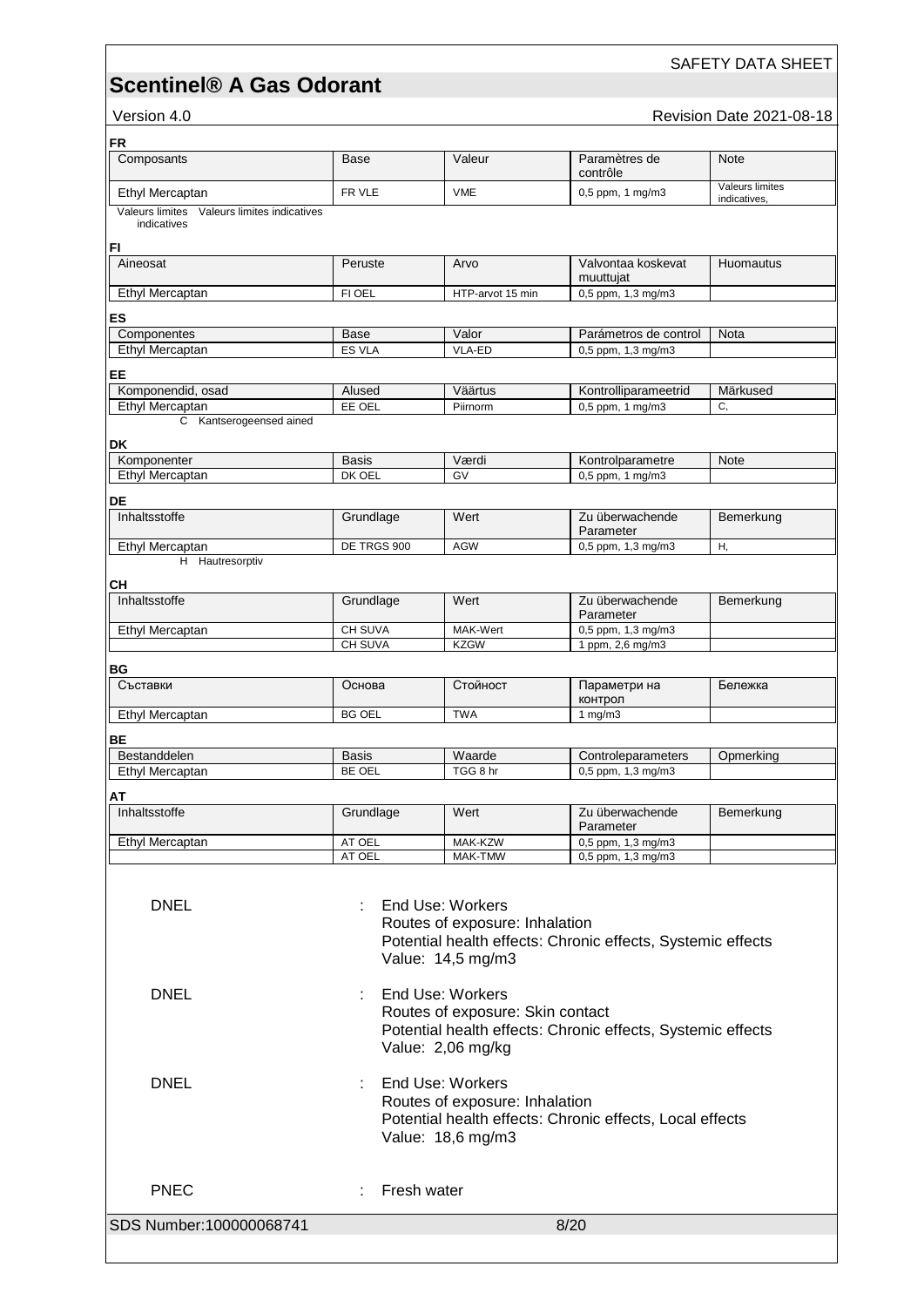| SAFETY DATA SHEET |  |
|-------------------|--|
|                   |  |

Version 4.0 Revision Date 2021-08-18

|             | Value: 0,0001 mg/l                           |
|-------------|----------------------------------------------|
| <b>PNEC</b> | Marine water<br>Value: 0,00001 mg/l          |
| <b>PNEC</b> | Fresh water sediment<br>Value: 0,00049 mg/kg |
| <b>PNEC</b> | Marine sediment<br>Value: 0,000049 mg/kg     |
| PNEC        | Soil<br>Value: 0,000039 mg/kg                |

### **8.2**

### **Exposure controls Engineering measures**

Adequate ventilation to control airborned concentrations below the exposure guidelines/limits. Consider the potential hazards of this material (see Section 2), applicable exposure limits, job activities, and other substances in the work place when designing engineering controls and selecting personal protective equipment. If engineering controls or work practices are not adequate to prevent exposure to harmful levels of this material, the personal protective equipment listed below is recommended. The user should read and understand all instructions and limitations supplied with the equipment since protection is usually provided for a limited time or under certain circumstances.

## **Personal protective equipment**

| Respiratory protection   | Wear a supplied-air NIOSH approved respirator unless<br>ventilation or other engineering controls are adequate to<br>maintain minimal oxygen content of 19.5% by volume under<br>normal atmospheric pressure. Wear a NIOSH approved<br>respirator that provides protection when working with this<br>material if exposure to harmful levels of airborne material may<br>occur, such as:. Air-Purifying Respirator for Organic Vapors.<br>Full-Face Air-Purifying Respirator for Organic Vapors, Dusts<br>and Mists. Use a positive pressure, air-supplying respirator if<br>there is potential for uncontrolled release, aerosolization,<br>exposure levels are not known, or other circumstances where<br>air-purifying respirators may not provide adequate protection. |
|--------------------------|---------------------------------------------------------------------------------------------------------------------------------------------------------------------------------------------------------------------------------------------------------------------------------------------------------------------------------------------------------------------------------------------------------------------------------------------------------------------------------------------------------------------------------------------------------------------------------------------------------------------------------------------------------------------------------------------------------------------------------------------------------------------------|
| Hand protection          | The suitability for a specific workplace should be discussed<br>with the producers of the protective gloves. Please observe<br>the instructions regarding permeability and breakthrough time<br>which are provided by the supplier of the gloves. Also take into<br>consideration the specific local conditions under which the<br>product is used, such as the danger of cuts, abrasion, and the<br>contact time. Gloves should be discarded and replaced if there<br>is any indication of degradation or chemical breakthrough.                                                                                                                                                                                                                                         |
| Eye protection           | Eye wash bottle with pure water.                                                                                                                                                                                                                                                                                                                                                                                                                                                                                                                                                                                                                                                                                                                                          |
| Skin and body protection | Choose body protection in relation to its type, to the<br>concentration and amount of dangerous substances, and to the<br>specific work-place. Wear as appropriate:. Remove and wash<br>contaminated clothing before re-use. Skin should be washed<br>after contact. Complete head face and neck protection.<br>Rubber apron. Footwear protecting against chemicals.                                                                                                                                                                                                                                                                                                                                                                                                      |
| SDS Number:100000068741  | 9/20                                                                                                                                                                                                                                                                                                                                                                                                                                                                                                                                                                                                                                                                                                                                                                      |
|                          |                                                                                                                                                                                                                                                                                                                                                                                                                                                                                                                                                                                                                                                                                                                                                                           |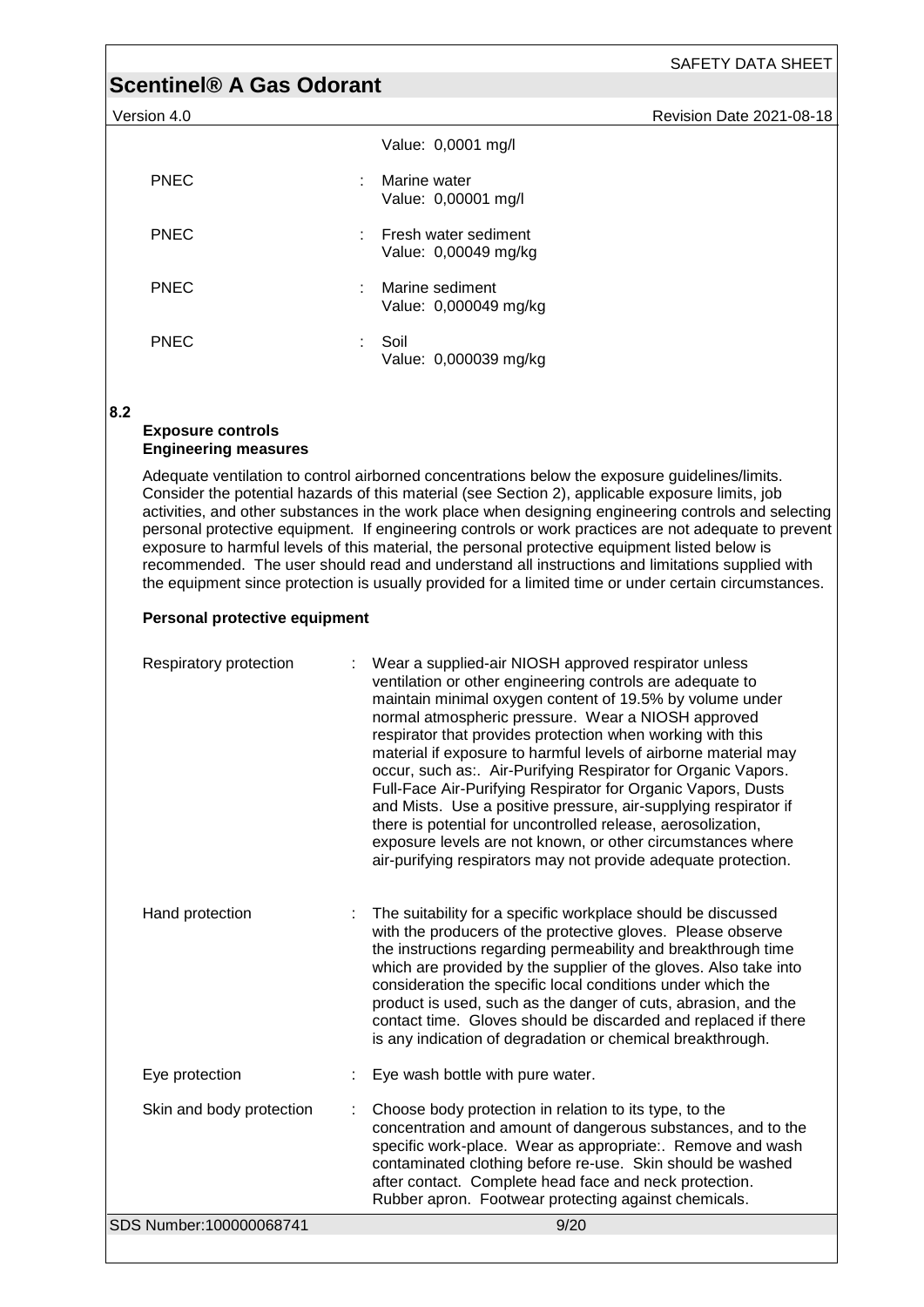|     | <b>Scentinel® A Gas Odorant</b>                    | <b>SAFETY DATA SHEET</b>                                                                                          |
|-----|----------------------------------------------------|-------------------------------------------------------------------------------------------------------------------|
|     | Version 4.0                                        | Revision Date 2021-08-18                                                                                          |
|     |                                                    |                                                                                                                   |
|     | Hygiene measures                                   | : When using do not eat or drink. When using do not smoke.<br>Wash hands before breaks and at the end of workday. |
|     |                                                    | For additional details, see the Exposure Scenario in the Annex portion                                            |
|     | <b>SECTION 9: Physical and chemical properties</b> |                                                                                                                   |
| 9.1 |                                                    |                                                                                                                   |
|     |                                                    | Information on basic physical and chemical properties                                                             |
|     | Appearance                                         |                                                                                                                   |
|     | Form<br>Physical state<br>Color<br>Odor            | liquid<br>liquid<br>: Colorless<br>: Repulsive                                                                    |
|     | Safety data                                        |                                                                                                                   |
|     | Flash point                                        | -48°C (-54°F)<br>÷<br>Method: ASTM D 93                                                                           |
|     | Lower explosion limit                              | : 2,8 %(V)                                                                                                        |
|     | Upper explosion limit                              | : 18 %(V)                                                                                                         |
|     | Oxidizing properties                               | : No                                                                                                              |
|     | Autoignition temperature                           | : $295^{\circ}$ C (563 $^{\circ}$ F)                                                                              |
|     | Molecular formula                                  | C <sub>2</sub> H <sub>6</sub> S<br>÷                                                                              |
|     | Molecular weight                                   | $: 62,14$ g/mol                                                                                                   |
|     | pH                                                 | Not applicable                                                                                                    |
|     | Pour point                                         | No data available                                                                                                 |
|     | Boiling point/boiling range                        | : $35^{\circ}$ C (95 $^{\circ}$ F)                                                                                |
|     | Vapor pressure                                     | 16,20 PSI<br>÷<br>at 37,8°C (100,0°F)                                                                             |
|     | Relative density                                   | : 0,84<br>at 15,6 °C (60,1 °F)                                                                                    |
|     | Water solubility                                   | : negligible                                                                                                      |
|     | Partition coefficient: n-<br>octanol/water         | : No data available                                                                                               |
|     | Viscosity, kinematic                               | : No data available                                                                                               |
|     | Relative vapor density                             | : 2,1<br>$(Air = 1.0)$                                                                                            |
|     | Evaporation rate                                   | : 1                                                                                                               |
|     | SDS Number:100000068741                            | 10/20                                                                                                             |
|     |                                                    |                                                                                                                   |

<u> 1989 - Johann Barn, fransk politik (f. 1989)</u>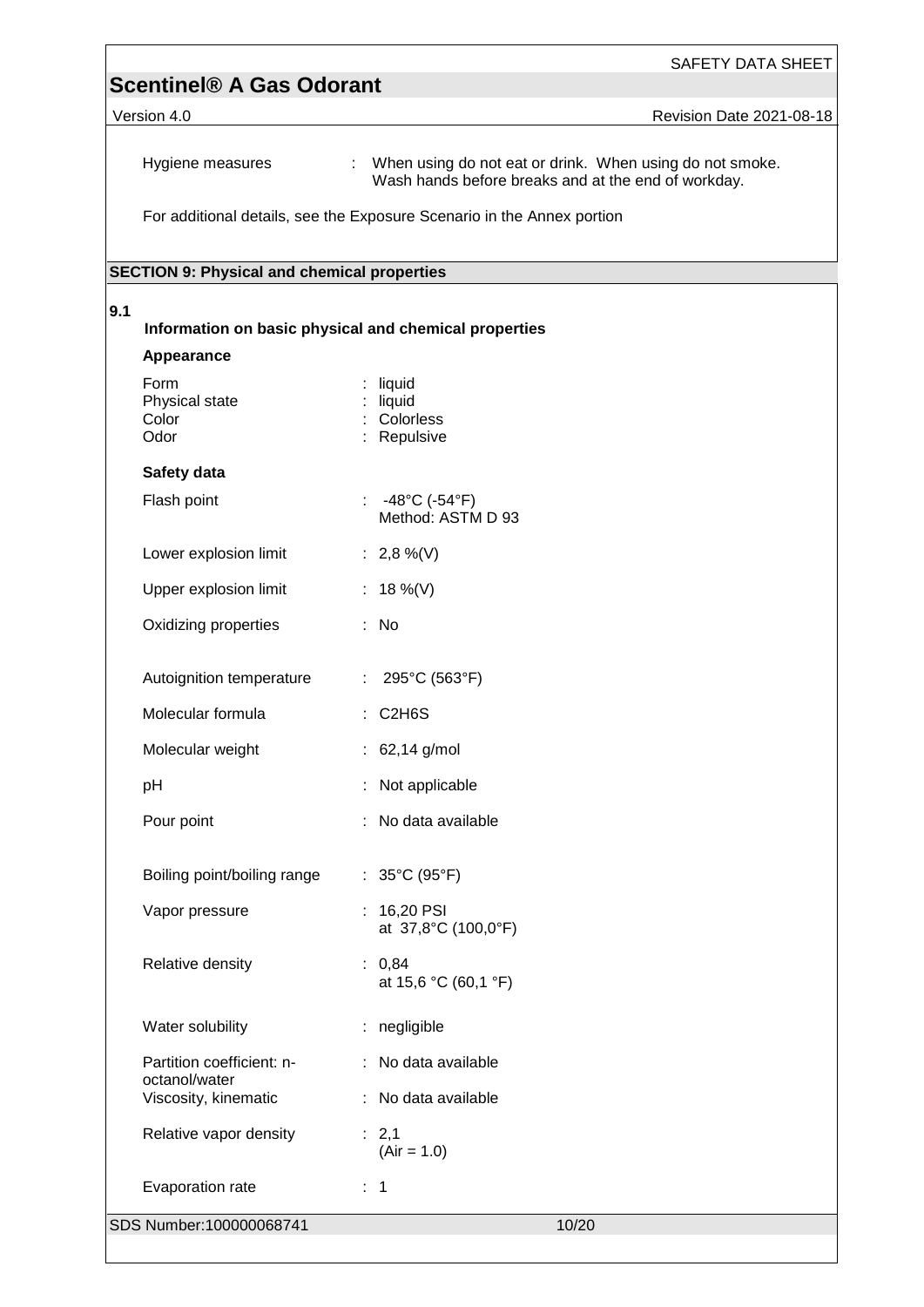|                                                    | <b>SAFETY DATA SHEET</b>                                                                                                                     |  |  |
|----------------------------------------------------|----------------------------------------------------------------------------------------------------------------------------------------------|--|--|
| <b>Scentinel® A Gas Odorant</b>                    |                                                                                                                                              |  |  |
| Version 4.0                                        | Revision Date 2021-08-18                                                                                                                     |  |  |
| Percent volatile                                   | $: > 99 \%$                                                                                                                                  |  |  |
|                                                    |                                                                                                                                              |  |  |
| <b>SECTION 10: Stability and reactivity</b>        |                                                                                                                                              |  |  |
| 10.1                                               |                                                                                                                                              |  |  |
|                                                    |                                                                                                                                              |  |  |
| <b>Reactivity</b>                                  | : Stable under recommended storage conditions.                                                                                               |  |  |
| 10.2                                               |                                                                                                                                              |  |  |
| <b>Chemical stability</b>                          | : This material is considered stable under normal ambient and<br>anticipated storage and handling conditions of temperature<br>and pressure. |  |  |
| 10.3                                               |                                                                                                                                              |  |  |
| Possibility of hazardous reactions                 |                                                                                                                                              |  |  |
| <b>Hazardous reactions</b>                         | : Hazardous reactions: Hazardous polymerization does not<br>occur.                                                                           |  |  |
|                                                    | Hazardous reactions: Vapors may form explosive mixture with<br>air.                                                                          |  |  |
| 10.4<br><b>Conditions to avoid</b>                 | : Heat, flames and sparks.                                                                                                                   |  |  |
| 10.5<br><b>Materials to avoid</b>                  | : May react with oxygen and strong oxidizing agents, such as<br>chlorates, nitrates, peroxides, etc.                                         |  |  |
| 10.6<br><b>Hazardous decomposition</b><br>products | : Carbon oxides<br>Sulfur oxides                                                                                                             |  |  |
| Other data                                         | : No decomposition if stored and applied as directed.                                                                                        |  |  |
| <b>SECTION 11: Toxicological information</b>       |                                                                                                                                              |  |  |
| 11.1<br>Information on toxicological effects       |                                                                                                                                              |  |  |
| <b>Acute oral toxicity</b>                         |                                                                                                                                              |  |  |
| Ethyl Mercaptan                                    | : LD50: 682 mg/kg<br>Species: Rat<br>Sex: male<br>Method: Fixed Dose Method                                                                  |  |  |
| <b>Acute inhalation toxicity</b>                   |                                                                                                                                              |  |  |
| Ethyl Mercaptan                                    | : LC50: 11,23 mg/l<br>Exposure time: 4 h<br>Species: Rat<br>Sex: male                                                                        |  |  |
| SDS Number:100000068741                            | 11/20                                                                                                                                        |  |  |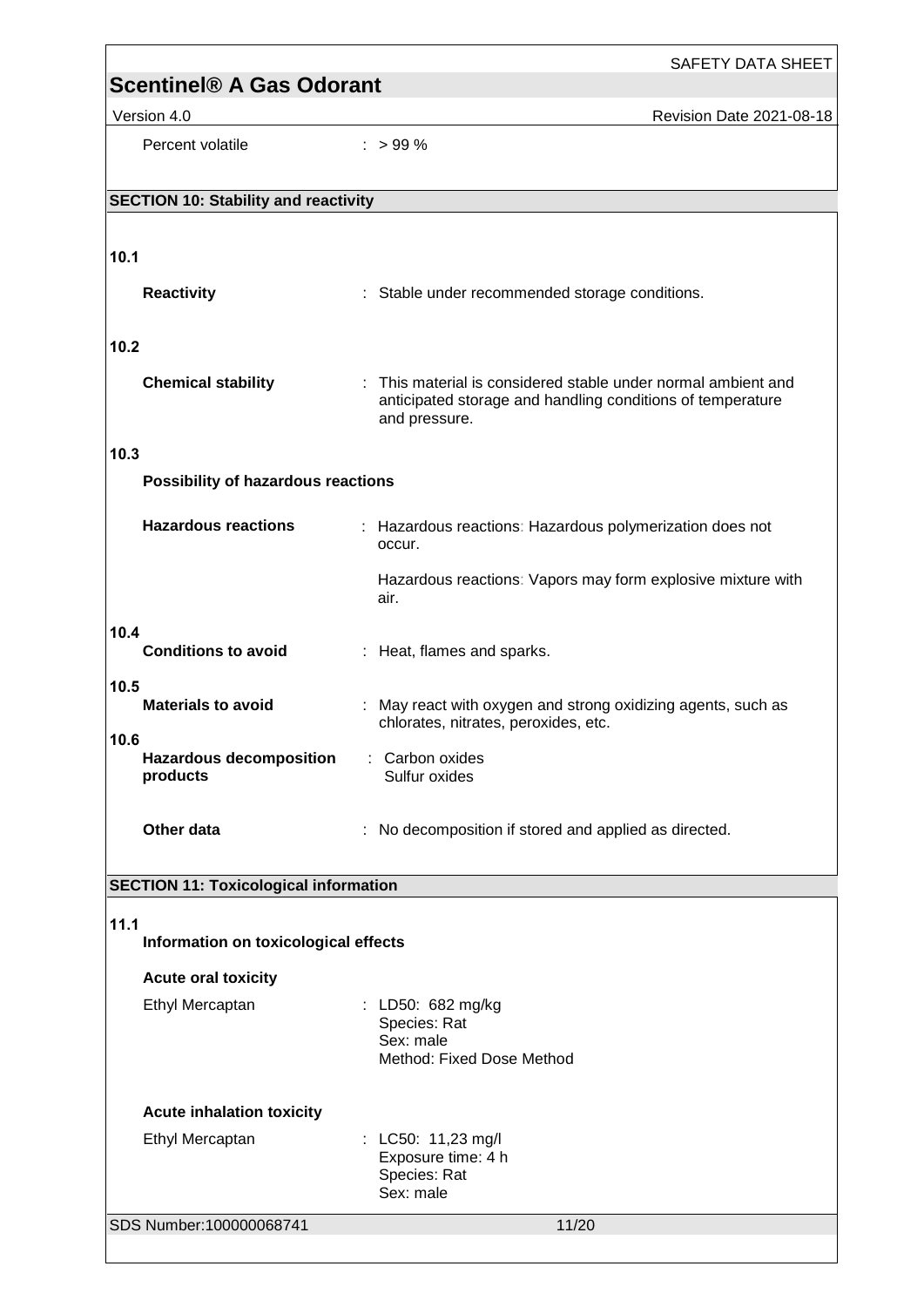Version 4.0 Revision Date 2021-08-18

|                                   | Test atmosphere: vapor                                                                                                                                                                                                                                                                                                                                     |  |  |
|-----------------------------------|------------------------------------------------------------------------------------------------------------------------------------------------------------------------------------------------------------------------------------------------------------------------------------------------------------------------------------------------------------|--|--|
| <b>Skin irritation</b>            |                                                                                                                                                                                                                                                                                                                                                            |  |  |
| Ethyl Mercaptan                   | : slight irritation.                                                                                                                                                                                                                                                                                                                                       |  |  |
| Eye irritation<br>Ethyl Mercaptan | : Risk of serious damage to eyes.                                                                                                                                                                                                                                                                                                                          |  |  |
| <b>Sensitization</b>              |                                                                                                                                                                                                                                                                                                                                                            |  |  |
| Ethyl Mercaptan                   | : The product is a skin sensitizer, sub-category 1B.<br>Information given is based on data obtained from similar<br>substances.                                                                                                                                                                                                                            |  |  |
| <b>Repeated dose toxicity</b>     |                                                                                                                                                                                                                                                                                                                                                            |  |  |
| Ethyl Mercaptan                   | : Species: Rat, Male and female<br>Sex: Male and female<br>Application Route: Inhalation<br>Dose: 25, 100, 400 ppm<br>Exposure time: 13 wks<br>Number of exposures: 6 hr/d, 5 d/wk<br>NOEL: 100 ppm<br>Lowest observable effect level:<br>400 ppm<br>Method: OECD Guideline 413<br>Information given is based on data obtained from similar<br>substances. |  |  |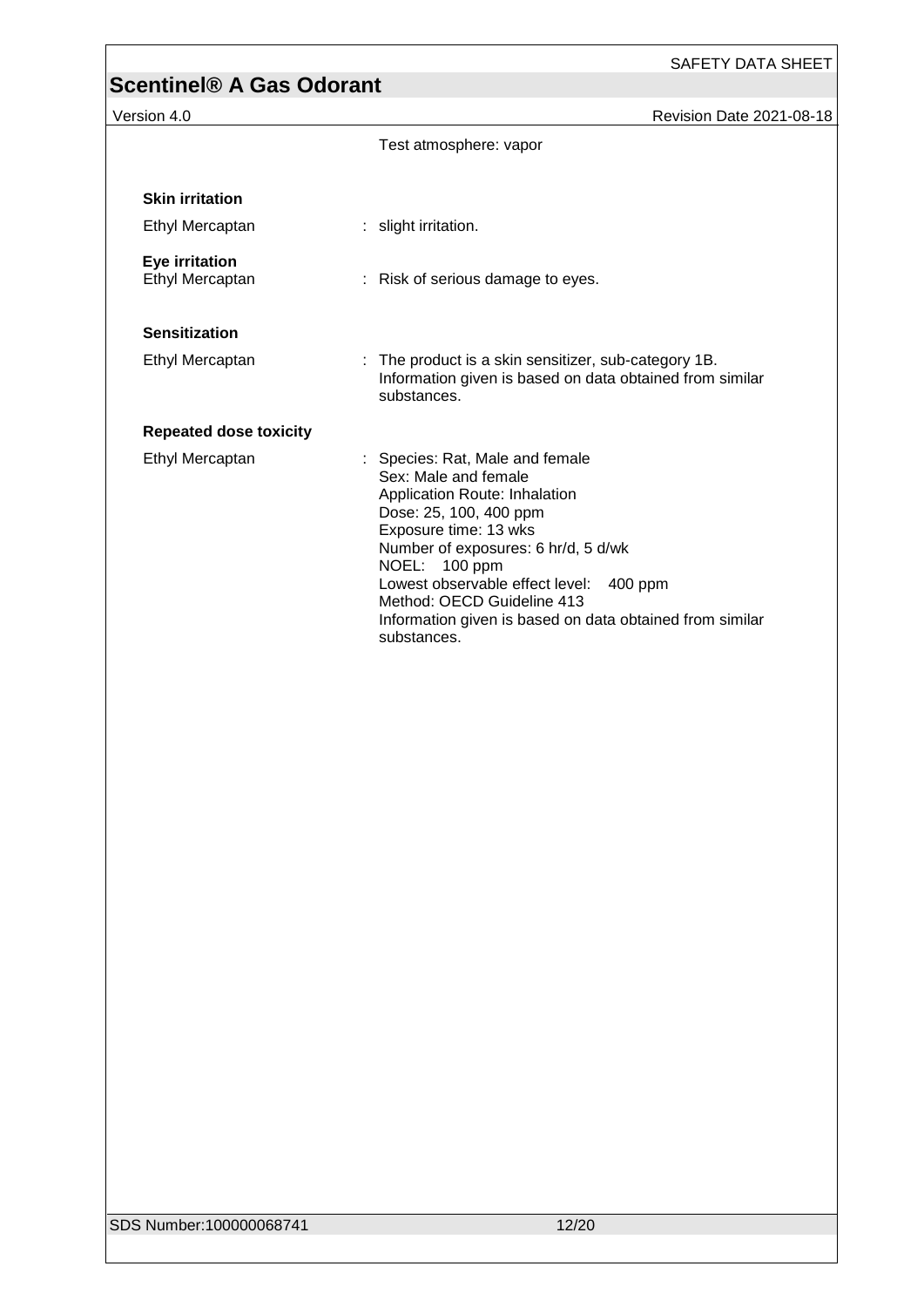| Version 4.0                  | <b>Revision Date 2021-08-18</b>                                                                                                                                                                                                                                                                                        |
|------------------------------|------------------------------------------------------------------------------------------------------------------------------------------------------------------------------------------------------------------------------------------------------------------------------------------------------------------------|
|                              | Species: Rat, Male and female<br>Sex: Male and female<br><b>Application Route: Oral</b><br>Dose: 0, 10, 50, 200 mg/kg<br>Exposure time: 42-53 days<br>NOEL: 50 mg/kg<br>Method: OECD Guideline 422<br>Information given is based on data obtained from similar<br>substances.                                          |
|                              | Species: Rat, Male and female<br>Sex: Male and female<br>Application Route: Inhalation<br>Dose: 9, 97, 196 ppm<br>Exposure time: 13 wks<br>Number of exposures: 6 hr/d, 5 d/wk<br>NOEL: >=196 ppm<br>Method: OECD Guideline 413<br>Information given is based on data obtained from similar<br>substances.             |
|                              | Species: Rat, Male and female<br>Sex: Male and female<br>Application Route: Inhalation<br>Dose: 0.03, 0.26, 0.55 mg/L<br>Exposure time: 13 wks<br>Number of exposures: 6 hr/d, 5 d/wk<br>NOEL: 0,03 mg/l<br>Method: OECD Test Guideline 413<br>Information given is based on data obtained from similar<br>substances. |
| <b>Genotoxicity in vitro</b> |                                                                                                                                                                                                                                                                                                                        |
| Ethyl Mercaptan              | Test Type: Ames test<br>Metabolic activation: with and without metabolic activation<br>Method: Mutagenicity (Escherichia coli - reverse mutation<br>assay)<br>Result: negative                                                                                                                                         |
|                              | Test Type: Mouse lymphoma assay<br>Method: OECD Guideline 476<br>Result: Ambiguous                                                                                                                                                                                                                                     |
|                              | Test Type: Sister Chromatid Exchange Assay<br>Metabolic activation: with and without metabolic activation<br>Result: positive                                                                                                                                                                                          |
| <b>Genotoxicity in vivo</b>  |                                                                                                                                                                                                                                                                                                                        |
| Ethyl Mercaptan              | Test Type: Micronucleus test<br>Species: Mouse<br>Method: Mutagenicity (micronucleus test)<br>Result: negative                                                                                                                                                                                                         |
| <b>Reproductive toxicity</b> |                                                                                                                                                                                                                                                                                                                        |
| Ethyl Mercaptan              | : Species: Rat                                                                                                                                                                                                                                                                                                         |
| SDS Number:100000068741      | 13/20                                                                                                                                                                                                                                                                                                                  |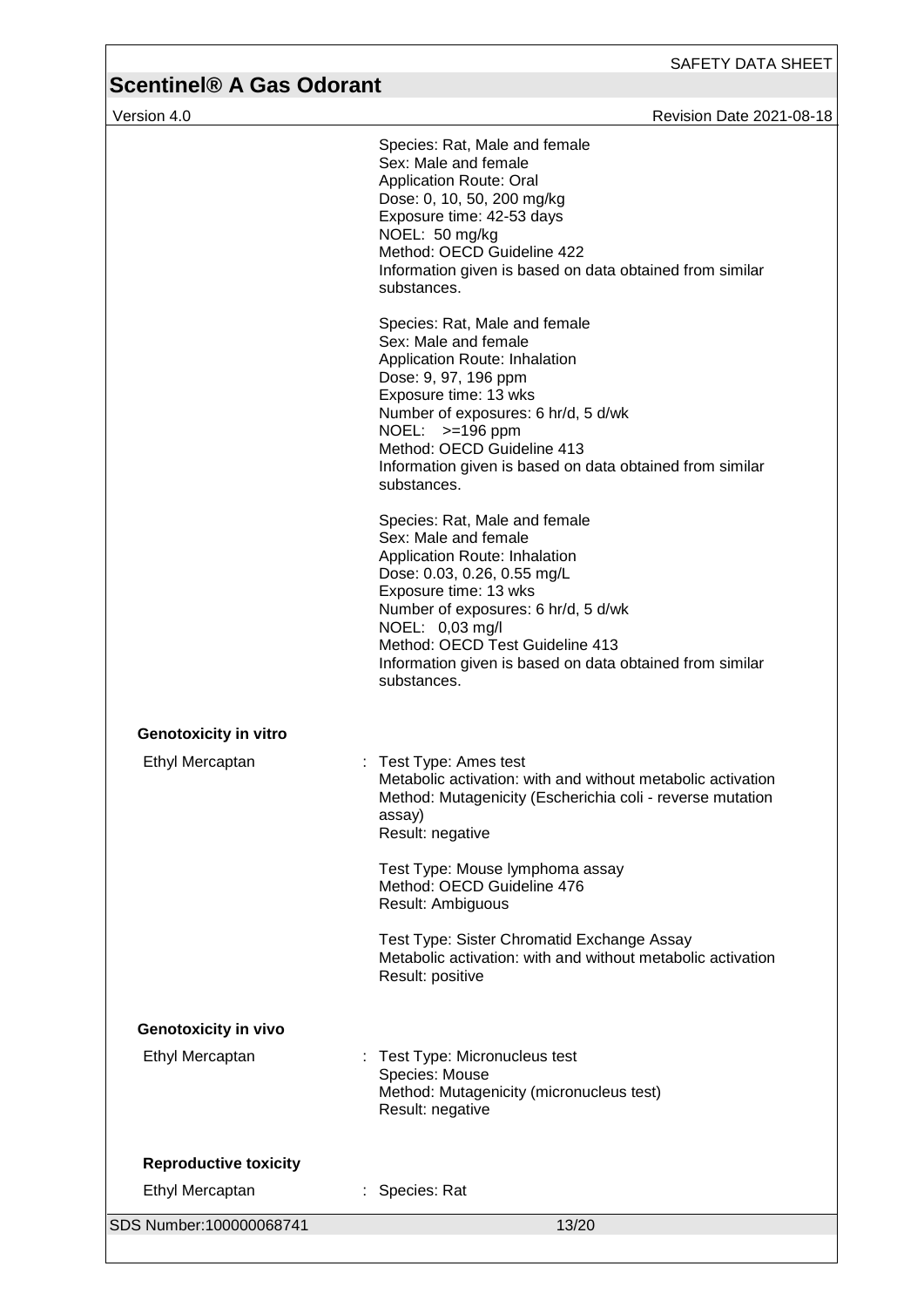| Version 4.0                                                   | <b>Revision Date 2021-08-18</b>                                                                                                                                                                                                                                                                             |
|---------------------------------------------------------------|-------------------------------------------------------------------------------------------------------------------------------------------------------------------------------------------------------------------------------------------------------------------------------------------------------------|
|                                                               | Sex: male and female                                                                                                                                                                                                                                                                                        |
|                                                               | Application Route: Oral diet<br>Dose: 0, 10, 50, 200 mg/kg<br>Exposure time: 42-53 days<br>Number of exposures: once daily<br>Method: OECD Guideline 422<br>NOAEL Parent: 200 mg/kg<br>NOAEL F1: 50 mg/kg<br>Information given is based on data obtained from similar<br>substances.                        |
| <b>Developmental Toxicity</b>                                 |                                                                                                                                                                                                                                                                                                             |
| Ethyl Mercaptan                                               | Species: Rat<br>Application Route: Inhalation<br>Dose: 0, 0.037, 0.28, or 0.56 mg/L<br>Number of exposures: 6 hrs/d<br>Test period: GD 6-19<br>Method: OECD Guideline 414<br>NOAEL Teratogenicity: > 0,56 mg/l<br>Information given is based on data obtained from similar<br>substances.                   |
|                                                               | Species: Rat<br>Application Route: Inhalation<br>Dose: 0, 10, 100, 200 ppm<br>Number of exposures: 6 hrs/d<br>Test period: GD 6-19<br>Method: OECD Guideline 414<br>NOAEL Teratogenicity: > 200 ppm<br>NOAEL Maternal: > 200 ppm<br>Information given is based on data obtained from similar<br>substances. |
| <b>Aspiration toxicity</b>                                    |                                                                                                                                                                                                                                                                                                             |
| Ethyl Mercaptan                                               | May be harmful if swallowed and enters airways.                                                                                                                                                                                                                                                             |
| <b>CMR</b> effects                                            |                                                                                                                                                                                                                                                                                                             |
| Ethyl Mercaptan                                               | : Carcinogenicity: Not available<br>Mutagenicity: Not mutagenic in Ames Test.<br>Teratogenicity: Animal testing did not show any effects on<br>fetal development.<br>Reproductive toxicity: Animal testing did not show any effects<br>on fertility.                                                        |
| <b>Scentinel® A Gas Odorant</b><br><b>Further information</b> | Solvents may degrease the skin. Inhalation of high vapor<br>concentrations may cause symptoms like headache,<br>dizziness, tiredness, nausea and vomiting.                                                                                                                                                  |
| <b>SECTION 12: Ecological information</b>                     |                                                                                                                                                                                                                                                                                                             |
| 12.1<br><b>Toxicity</b>                                       |                                                                                                                                                                                                                                                                                                             |

SDS Number:100000068741 14/20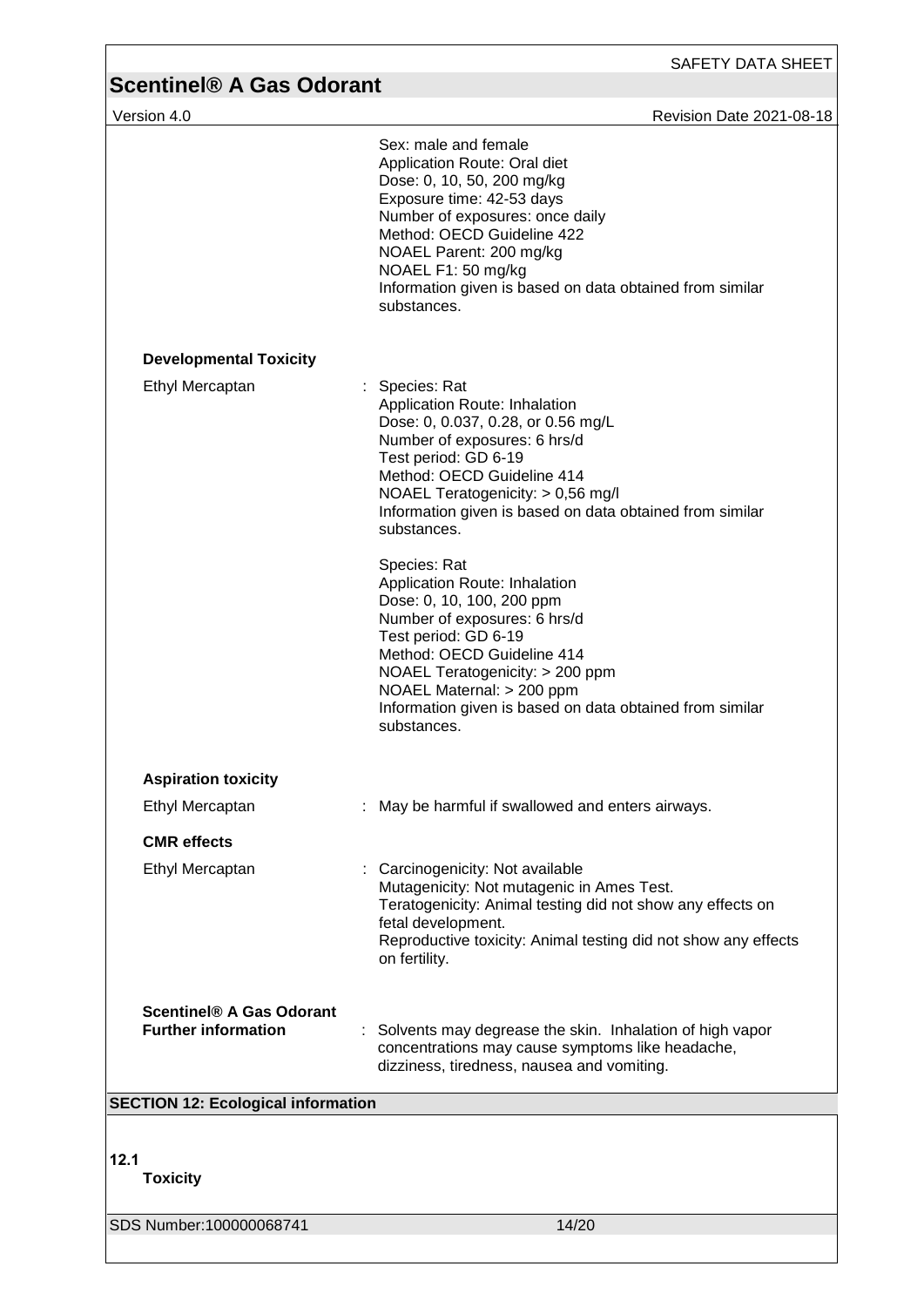|                                                                                | SAFETY DATA SHEET                                                                                                                                                                          |
|--------------------------------------------------------------------------------|--------------------------------------------------------------------------------------------------------------------------------------------------------------------------------------------|
| <b>Scentinel® A Gas Odorant</b>                                                |                                                                                                                                                                                            |
| Version 4.0                                                                    | Revision Date 2021-08-18                                                                                                                                                                   |
| <b>Toxicity to fish</b>                                                        |                                                                                                                                                                                            |
| Ethyl Mercaptan                                                                | : $2,4$ mg/l<br>Exposure time: 96 h<br>Species: Oncorhynchus mykiss (rainbow trout)<br>Method: OECD Test Guideline 203                                                                     |
|                                                                                | Toxicity to daphnia and other aquatic invertebrates                                                                                                                                        |
| Ethyl Mercaptan                                                                | : EC50: $<$ 0,1 mg/l<br>Exposure time: 48 h<br>Species: Daphnia magna (Water flea)<br>static test Method: OECD Test Guideline 202                                                          |
| <b>Toxicity to algae</b>                                                       |                                                                                                                                                                                            |
| Ethyl Mercaptan                                                                | $\therefore$ EC50: 3 mg/l<br>Exposure time: 72 h<br>Species: Pseudokirchneriella subcapitata (green algae)<br>Method: OECD Test Guideline 201                                              |
| <b>M-Factor</b>                                                                |                                                                                                                                                                                            |
| ethanethiol                                                                    | M-Factor (Acute Aquat. Tox.)<br>10<br>÷<br>M-Factor (Chron. Aquat. Tox.)<br>10                                                                                                             |
|                                                                                |                                                                                                                                                                                            |
| 12.2<br><b>Persistence and degradability</b>                                   |                                                                                                                                                                                            |
| Biodegradability                                                               |                                                                                                                                                                                            |
| Ethyl Mercaptan                                                                | : aerobic<br>Result: Not readily biodegradable.<br>$0\%$<br>Testing period: 29 d<br>Method: OECD Test Guideline 301F                                                                       |
| 12.3                                                                           |                                                                                                                                                                                            |
| <b>Bioaccumulative potential</b>                                               | Elimination information (persistence and degradability)                                                                                                                                    |
| Bioaccumulation                                                                | : This material is not expected to bioaccumulate.                                                                                                                                          |
| 12.4<br><b>Mobility in soil</b>                                                |                                                                                                                                                                                            |
| Mobility                                                                       |                                                                                                                                                                                            |
| Ethyl Mercaptan                                                                | : The product will be dispersed amongst the various<br>environmental compartments (soil/water/air).                                                                                        |
| 12.5<br><b>Results of PBT and vPvB assessment</b><br>Results of PBT assessment | : This substance/mixture contains no components considered<br>to be either persistent, bioaccumulative and toxic (PBT), or<br>very persistent and very bioaccumulative (vPvB) at levels of |
| SDS Number:100000068741                                                        | 15/20                                                                                                                                                                                      |
|                                                                                |                                                                                                                                                                                            |

 $\overline{\phantom{a}}$ 

 $\overline{1}$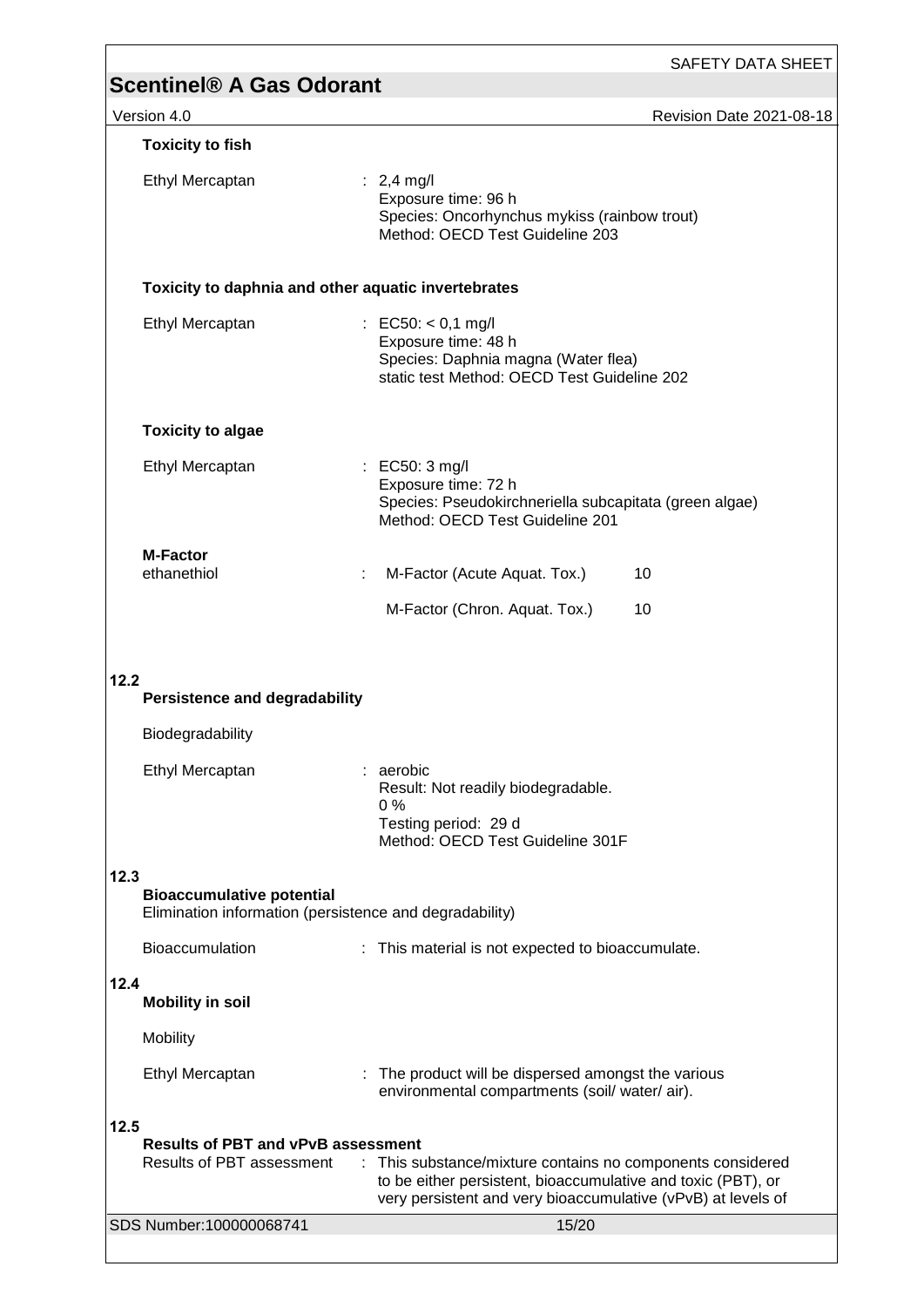Version 4.0 Revision Date 2021-08-18

| 0.1% or higher. |  |
|-----------------|--|
|                 |  |

| 12.6                                       |                                                         |
|--------------------------------------------|---------------------------------------------------------|
| Other adverse effects                      |                                                         |
| Additional ecological                      | : Very toxic to aquatic life with long lasting effects. |
| information                                |                                                         |
| <b>Ecotoxicology Assessment</b>            |                                                         |
| Short-term (acute) aquatic hazard          |                                                         |
| Ethyl Mercaptan                            | $\therefore$ Very toxic to aquatic life.                |
|                                            |                                                         |
| Long-term (chronic) aquatic hazard         |                                                         |
| Ethyl Mercaptan                            | : Very toxic to aquatic life with long lasting effects. |
|                                            |                                                         |
| <b>SECTION 13: Disposal considerations</b> |                                                         |
|                                            |                                                         |
|                                            |                                                         |

## **13.1**

## **Waste treatment methods**

The information in this SDS pertains only to the product as shipped.

Use material for its intended purpose or recycle if possible. This material, if it must be discarded, may meet the criteria of a hazardous waste as defined by US EPA under RCRA (40 CFR 261) or other State and local regulations. Measurement of certain physical properties and analysis for regulated components may be necessary to make a correct determination. If this material is classified as a hazardous waste, federal law requires disposal at a licensed hazardous waste disposal facility.

| Product                | : The product should not be allowed to enter drains, water<br>courses or the soil. Do not contaminate ponds, waterways or<br>ditches with chemical or used container. Send to a licensed<br>waste management company. |
|------------------------|-----------------------------------------------------------------------------------------------------------------------------------------------------------------------------------------------------------------------|
| Contaminated packaging | : Empty remaining contents. Dispose of as unused product.<br>Do not re-use empty containers. Do not burn, or use a cutting<br>torch on, the empty drum.                                                               |

For additional details, see the Exposure Scenario in the Annex portion

## **SECTION 14: Transport information**

## **14.1 - 14.7**

## **Transport information**

### **The shipping descriptions shown here are for bulk shipments only, and may not apply to shipments in non-bulk packages (see regulatory definition).**

Consult the appropriate domestic or international mode-specific and quantity-specific Dangerous Goods Regulations for additional shipping description requirements (e.g., technical name or names, etc.) Therefore, the information shown here, may not always agree with the bill of lading shipping description for the material. Flashpoints for the material may vary slightly between the SDS and the bill of lading.

## **US DOT (UNITED STATES DEPARTMENT OF TRANSPORTATION)** UN2363, ETHYL MERCAPTAN, 3, I, MARINE POLLUTANT, (ETHYL MERCAPTAN)

SDS Number:100000068741 16/20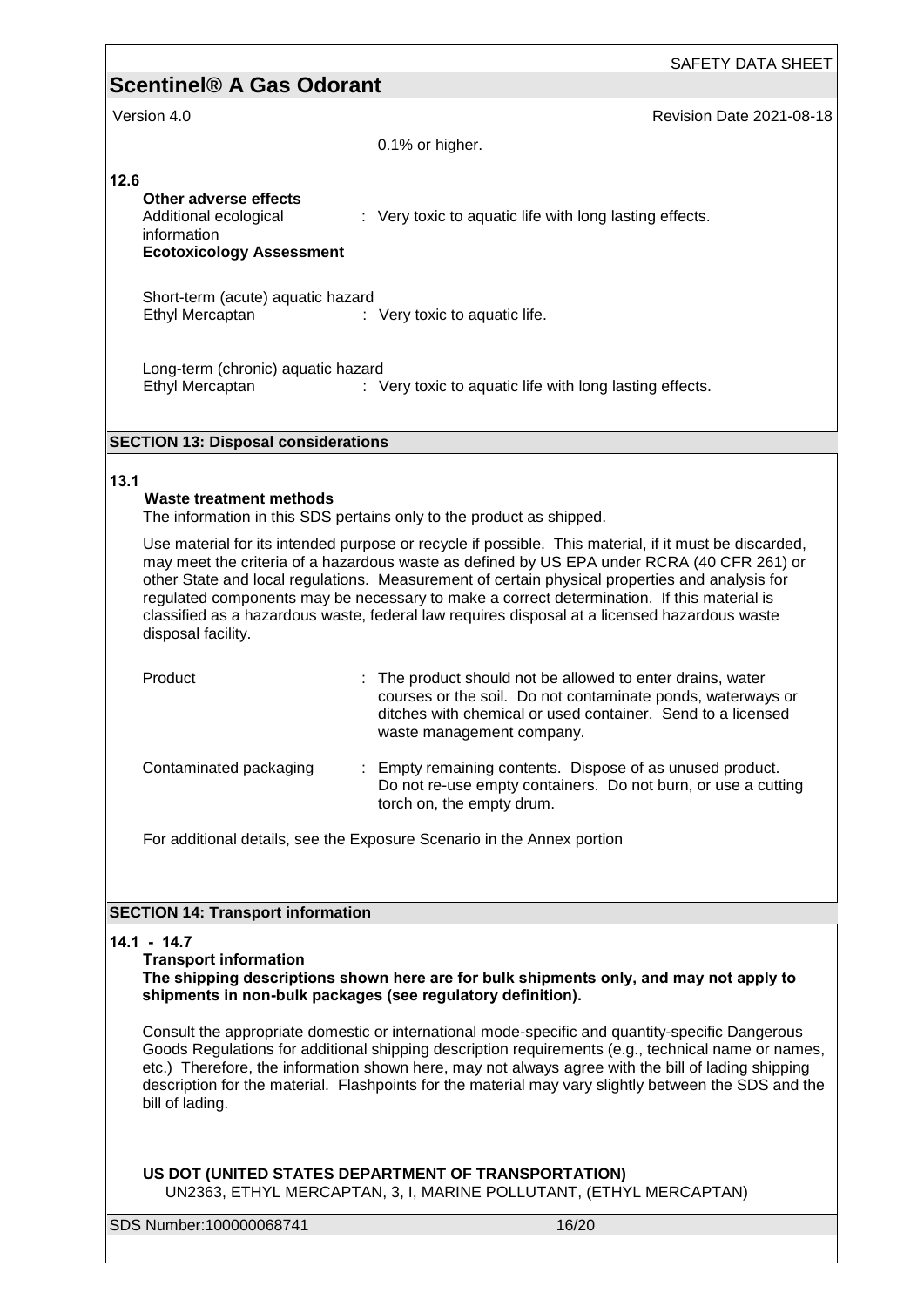SAFETY DATA SHEET

# **Scentinel® A Gas Odorant**

| Version 4.0                                                                     |                                                   |                                                                                                                                                                                              | Revision Date 2021-08-18 |
|---------------------------------------------------------------------------------|---------------------------------------------------|----------------------------------------------------------------------------------------------------------------------------------------------------------------------------------------------|--------------------------|
|                                                                                 |                                                   |                                                                                                                                                                                              |                          |
| IMO / IMDG (INTERNATIONAL MARITIME DANGEROUS GOODS)                             |                                                   | UN2363, ETHYL MERCAPTAN, 3, I, (-48°C), MARINE POLLUTANT, (ETHYL MERCAPTAN)                                                                                                                  |                          |
| IATA (INTERNATIONAL AIR TRANSPORT ASSOCIATION)<br>UN2363, ETHYL MERCAPTAN, 3, I |                                                   |                                                                                                                                                                                              |                          |
| ADR (AGREEMENT ON DANGEROUS GOODS BY ROAD (EUROPE))<br>MERCAPTAN)               |                                                   | UN2363, ETHYL MERCAPTAN, 3, I, (D/E), ENVIRONMENTALLY HAZARDOUS, (ETHYL                                                                                                                      |                          |
| <b>DANGEROUS GOODS (EUROPE))</b>                                                |                                                   | RID (REGULATIONS CONCERNING THE INTERNATIONAL TRANSPORT OF                                                                                                                                   |                          |
| MERCAPTAN)                                                                      |                                                   | UN2363, ETHYL MERCAPTAN, 3, I, ENVIRONMENTALLY HAZARDOUS, (ETHYL                                                                                                                             |                          |
|                                                                                 |                                                   | ADN (EUROPEAN AGREEMENT CONCERNING THE INTERNATIONAL CARRIAGE                                                                                                                                |                          |
| OF DANGEROUS GOODS BY INLAND WATERWAYS)<br>MERCAPTAN)                           |                                                   | UN2363, ETHYL MERCAPTAN, 3, I, ENVIRONMENTALLY HAZARDOUS, (ETHYL                                                                                                                             |                          |
|                                                                                 |                                                   |                                                                                                                                                                                              |                          |
|                                                                                 |                                                   |                                                                                                                                                                                              |                          |
| Maritime transport in bulk according to IMO instruments                         |                                                   |                                                                                                                                                                                              |                          |
|                                                                                 |                                                   |                                                                                                                                                                                              |                          |
| <b>SECTION 15: Regulatory information</b>                                       |                                                   |                                                                                                                                                                                              |                          |
| 15.1<br><b>National legislation</b>                                             |                                                   | Safety, health and environmental regulations/legislation specific for the substance or mixture                                                                                               |                          |
| <b>Restriction of Chemicals (REACH)</b>                                         |                                                   | Commission Regulation (EU) 2015/830 of 28 May 2015 amending Regulation (EC) No 1907/2006 of<br>the European Parliament and of the Council on the Registration, Evaluation, Authorisation and |                          |
| Water contaminating class : WGK 3 highly water endangering<br>(Germany)         |                                                   |                                                                                                                                                                                              |                          |
| 15.2<br><b>Chemical Safety Assessment</b>                                       |                                                   |                                                                                                                                                                                              |                          |
| <b>Components</b><br>t.                                                         | ethanethiol                                       | A Chemical Safety Assessment<br>has been carried out for this<br>substance.                                                                                                                  | 200-837-3                |
| <b>Major Accident Hazard</b><br>Legislation                                     | : $96/82/EC$<br><b>Highly flammable</b>           | Update: 2003                                                                                                                                                                                 |                          |
|                                                                                 | 7b<br>Quantity 1: 5.000 t<br>Quantity 2: 50.000 t |                                                                                                                                                                                              |                          |
|                                                                                 | 96/82/EC                                          | Update: 2003                                                                                                                                                                                 |                          |

Dangerous for the environment

SDS Number:100000068741 17/20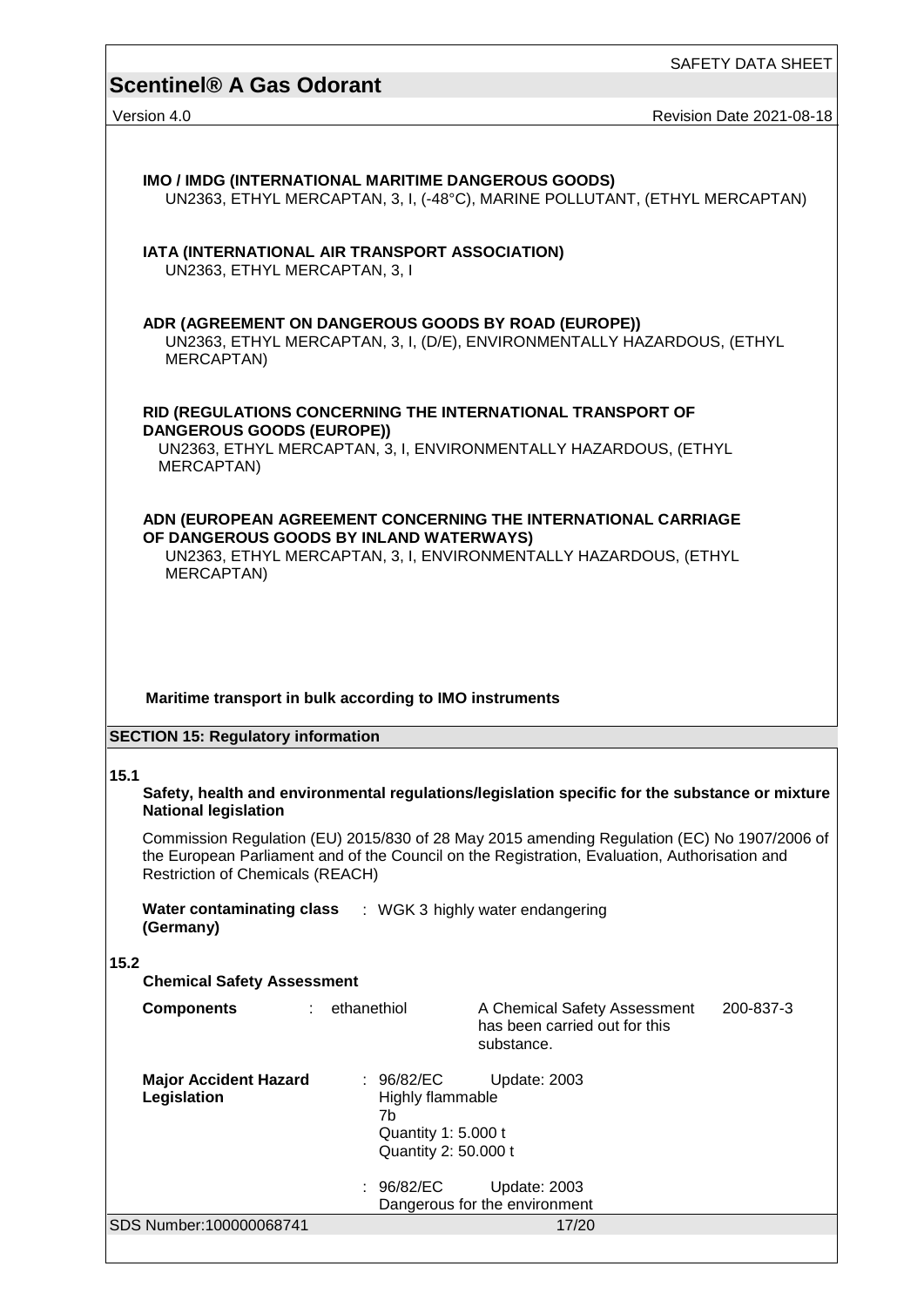Version 4.0 **Version 4.0 Version 4.0 Revision Date 2021-08-18** 

| 9a<br>Quantity 1: 100 t<br>Quantity 2: 200 t                                                                                                                                                       |                                                                                                                                                                                                                                                                                                                                                                                                                                                                                                                                                                                                                                                                                                                                                                                                                                                                     |  |  |  |  |
|----------------------------------------------------------------------------------------------------------------------------------------------------------------------------------------------------|---------------------------------------------------------------------------------------------------------------------------------------------------------------------------------------------------------------------------------------------------------------------------------------------------------------------------------------------------------------------------------------------------------------------------------------------------------------------------------------------------------------------------------------------------------------------------------------------------------------------------------------------------------------------------------------------------------------------------------------------------------------------------------------------------------------------------------------------------------------------|--|--|--|--|
|                                                                                                                                                                                                    | : ZEU_SEVES3 Update:<br><b>FLAMMABLE LIQUIDS</b><br>P <sub>5a</sub><br>Quantity 1: 10 t<br>Quantity 2: 50 t                                                                                                                                                                                                                                                                                                                                                                                                                                                                                                                                                                                                                                                                                                                                                         |  |  |  |  |
|                                                                                                                                                                                                    | : ZEU_SEVES3 Update:<br><b>ENVIRONMENTAL HAZARDS</b><br>E <sub>1</sub><br>Quantity 1: 100 t<br>Quantity 2: 200 t                                                                                                                                                                                                                                                                                                                                                                                                                                                                                                                                                                                                                                                                                                                                                    |  |  |  |  |
| <b>Notification status</b><br>Europe REACH<br>Switzerland CH INV<br>United States of America (USA)<br><b>TSCA</b><br>Canada DSL<br>Australia AICS<br>New Zealand NZIoC<br>Japan ENCS<br>Korea KECI | This product is in full compliance according to REACH<br>regulation 1907/2006/EC.<br>On the inventory, or in compliance with the inventory<br>On or in compliance with the active portion of the<br><b>TSCA</b> inventory<br>All components of this product are on the Canadian<br><b>DSL</b><br>On the inventory, or in compliance with the inventory<br>On the inventory, or in compliance with the inventory<br>On the inventory, or in compliance with the inventory<br>All substances in this product were registered, notified<br>to be registered, or exempted from registration by<br>CPChem through an Only Representative according to<br>K-REACH regulations. Importation of this product is<br>permitted if the Korean Importer of Record was<br>included on CPChem's notifications or if the Importer of<br>Record themselves notified the substances. |  |  |  |  |
| Philippines PICCS<br>China IECSC<br>Taiwan TCSI                                                                                                                                                    | On the inventory, or in compliance with the inventory<br>On the inventory, or in compliance with the inventory<br>On the inventory, or in compliance with the inventory                                                                                                                                                                                                                                                                                                                                                                                                                                                                                                                                                                                                                                                                                             |  |  |  |  |
| <b>SECTION 16: Other information</b>                                                                                                                                                               |                                                                                                                                                                                                                                                                                                                                                                                                                                                                                                                                                                                                                                                                                                                                                                                                                                                                     |  |  |  |  |
| <b>NFPA Classification</b>                                                                                                                                                                         | $:$ Health Hazard: 3<br>Fire Hazard: 4<br>Reactivity Hazard: 0<br>4<br>3<br>0                                                                                                                                                                                                                                                                                                                                                                                                                                                                                                                                                                                                                                                                                                                                                                                       |  |  |  |  |
| <b>Further information</b>                                                                                                                                                                         |                                                                                                                                                                                                                                                                                                                                                                                                                                                                                                                                                                                                                                                                                                                                                                                                                                                                     |  |  |  |  |
| Legacy SDS Number<br>÷.                                                                                                                                                                            | 25580                                                                                                                                                                                                                                                                                                                                                                                                                                                                                                                                                                                                                                                                                                                                                                                                                                                               |  |  |  |  |
| Significant changes since the last version are highlighted in the margin. This version replaces all<br>previous versions.                                                                          |                                                                                                                                                                                                                                                                                                                                                                                                                                                                                                                                                                                                                                                                                                                                                                                                                                                                     |  |  |  |  |
| SDS Number:100000068741                                                                                                                                                                            | 18/20                                                                                                                                                                                                                                                                                                                                                                                                                                                                                                                                                                                                                                                                                                                                                                                                                                                               |  |  |  |  |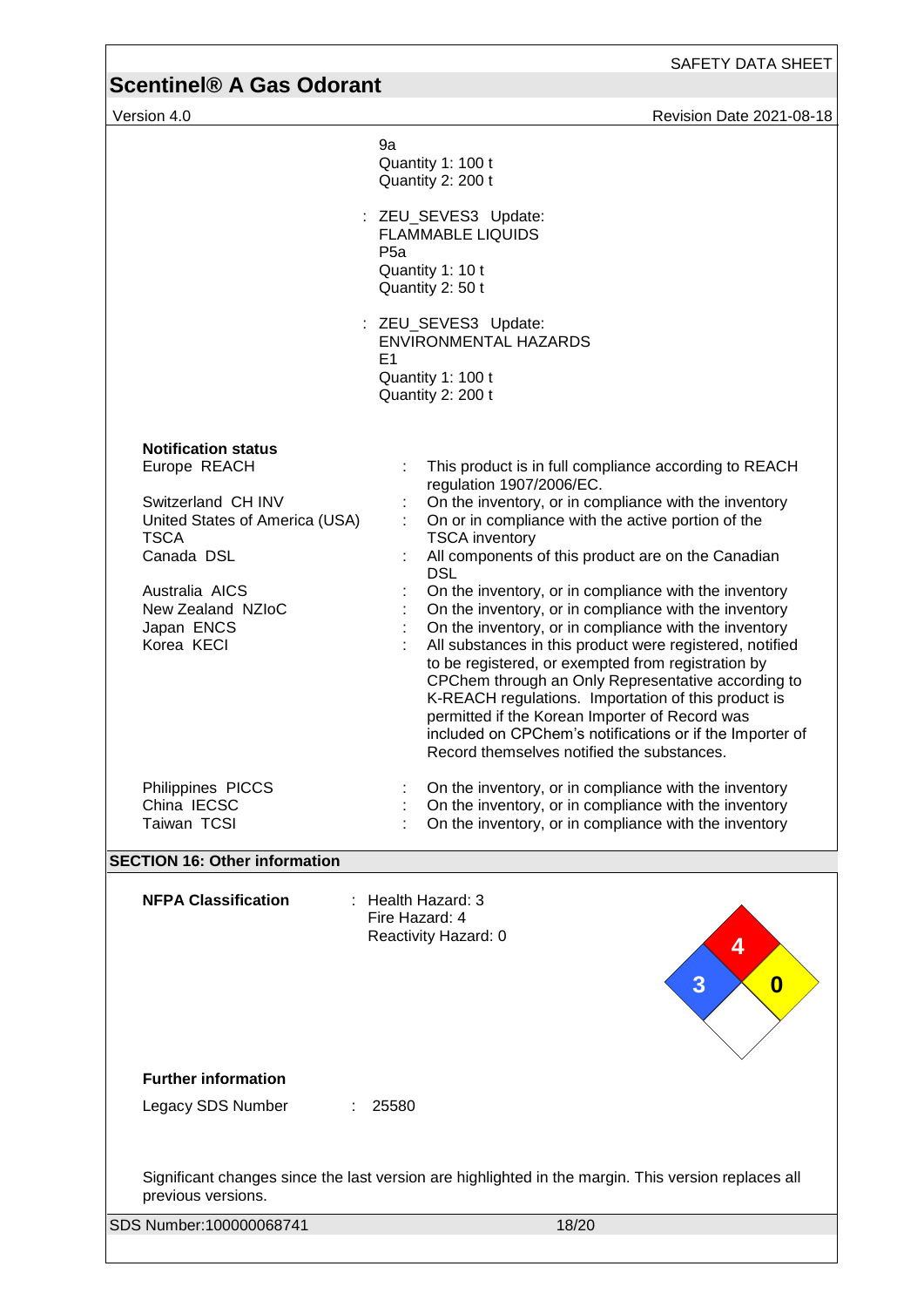Version 4.0 Revision Date 2021-08-18

The information in this SDS pertains only to the product as shipped.

The information provided in this Safety Data Sheet is correct to the best of our knowledge, information and belief at the date of its publication. The information given is designed only as a guidance for safe handling, use, processing, storage, transportation, disposal and release and is not to be considered a warranty or quality specification. The information relates only to the specific material designated and may not be valid for such material used in combination with any other materials or in any process, unless specified in the text.

| Key or legend to abbreviations and acronyms used in the safety data sheet |                                                                    |              |                                                                                                   |
|---------------------------------------------------------------------------|--------------------------------------------------------------------|--------------|---------------------------------------------------------------------------------------------------|
| <b>ACGIH</b>                                                              | American Conference of<br>Government Industrial Hygienists         | LD50         | Lethal Dose 50%                                                                                   |
| <b>AICS</b>                                                               | Australia, Inventory of Chemical<br>Substances                     | <b>LOAEL</b> | Lowest Observed Adverse Effect<br>Level                                                           |
| <b>DSL</b>                                                                | Canada, Domestic Substances<br>List                                | <b>NFPA</b>  | National Fire Protection Agency                                                                   |
| <b>NDSL</b>                                                               | Canada, Non-Domestic<br>Substances List                            | <b>NIOSH</b> | National Institute for Occupational<br>Safety & Health                                            |
| CNS                                                                       | <b>Central Nervous System</b>                                      | <b>NTP</b>   | National Toxicology Program                                                                       |
| <b>CAS</b>                                                                | <b>Chemical Abstract Service</b>                                   | <b>NZIoC</b> | New Zealand Inventory of<br>Chemicals                                                             |
| <b>EC50</b>                                                               | <b>Effective Concentration</b>                                     | <b>NOAEL</b> | No Observable Adverse Effect<br>Level                                                             |
| <b>EC50</b>                                                               | <b>Effective Concentration 50%</b>                                 | <b>NOEC</b>  | No Observed Effect Concentration                                                                  |
| <b>EGEST</b>                                                              | <b>EOSCA Generic Exposure</b><br>Scenario Tool                     | <b>OSHA</b>  | Occupational Safety & Health<br>Administration                                                    |
| <b>EOSCA</b>                                                              | European Oilfield Specialty<br><b>Chemicals Association</b>        | PEL          | Permissible Exposure Limit                                                                        |
| <b>EINECS</b>                                                             | European Inventory of Existing<br><b>Chemical Substances</b>       | <b>PICCS</b> | Philippines Inventory of<br><b>Commercial Chemical Substances</b>                                 |
| <b>MAK</b>                                                                | Germany Maximum Concentration<br>Values                            | <b>PRNT</b>  | <b>Presumed Not Toxic</b>                                                                         |
| <b>GHS</b>                                                                | <b>Globally Harmonized System</b>                                  | <b>RCRA</b>  | <b>Resource Conservation Recovery</b><br>Act                                                      |
| $>=$                                                                      | Greater Than or Equal To                                           | <b>STEL</b>  | Short-term Exposure Limit                                                                         |
| IC50                                                                      | Inhibition Concentration 50%                                       | <b>SARA</b>  | Superfund Amendments and<br>Reauthorization Act.                                                  |
| <b>IARC</b>                                                               | International Agency for Research<br>on Cancer                     | <b>TLV</b>   | <b>Threshold Limit Value</b>                                                                      |
| <b>IECSC</b>                                                              | <b>Inventory of Existing Chemical</b><br>Substances in China       | <b>TWA</b>   | Time Weighted Average                                                                             |
| <b>ENCS</b>                                                               | Japan, Inventory of Existing and<br><b>New Chemical Substances</b> | <b>TSCA</b>  | <b>Toxic Substance Control Act</b>                                                                |
| <b>KECI</b>                                                               | Korea, Existing Chemical<br>Inventory                              | <b>UVCB</b>  | Unknown or Variable Composition,<br>Complex Reaction Products, and<br><b>Biological Materials</b> |
| $\leq$                                                                    | Less Than or Equal To                                              | <b>WHMIS</b> | Workplace Hazardous Materials<br>Information System                                               |
| <b>LC50</b>                                                               | Lethal Concentration 50%                                           |              |                                                                                                   |

## **Full text of H-Statements referred to under sections 2 and 3.**

| H225<br>Highly flammable liquid and vapor.<br>H302<br>Harmful if swallowed. |  |
|-----------------------------------------------------------------------------|--|
|                                                                             |  |
|                                                                             |  |
| H317<br>May cause an allergic skin reaction.                                |  |
| H318<br>Causes serious eye damage.                                          |  |
| H332<br>Harmful if inhaled.                                                 |  |
| H400<br>Very toxic to aquatic life.                                         |  |
| H410<br>Very toxic to aquatic life with long lasting effects.               |  |

SDS Number:100000068741 19/20